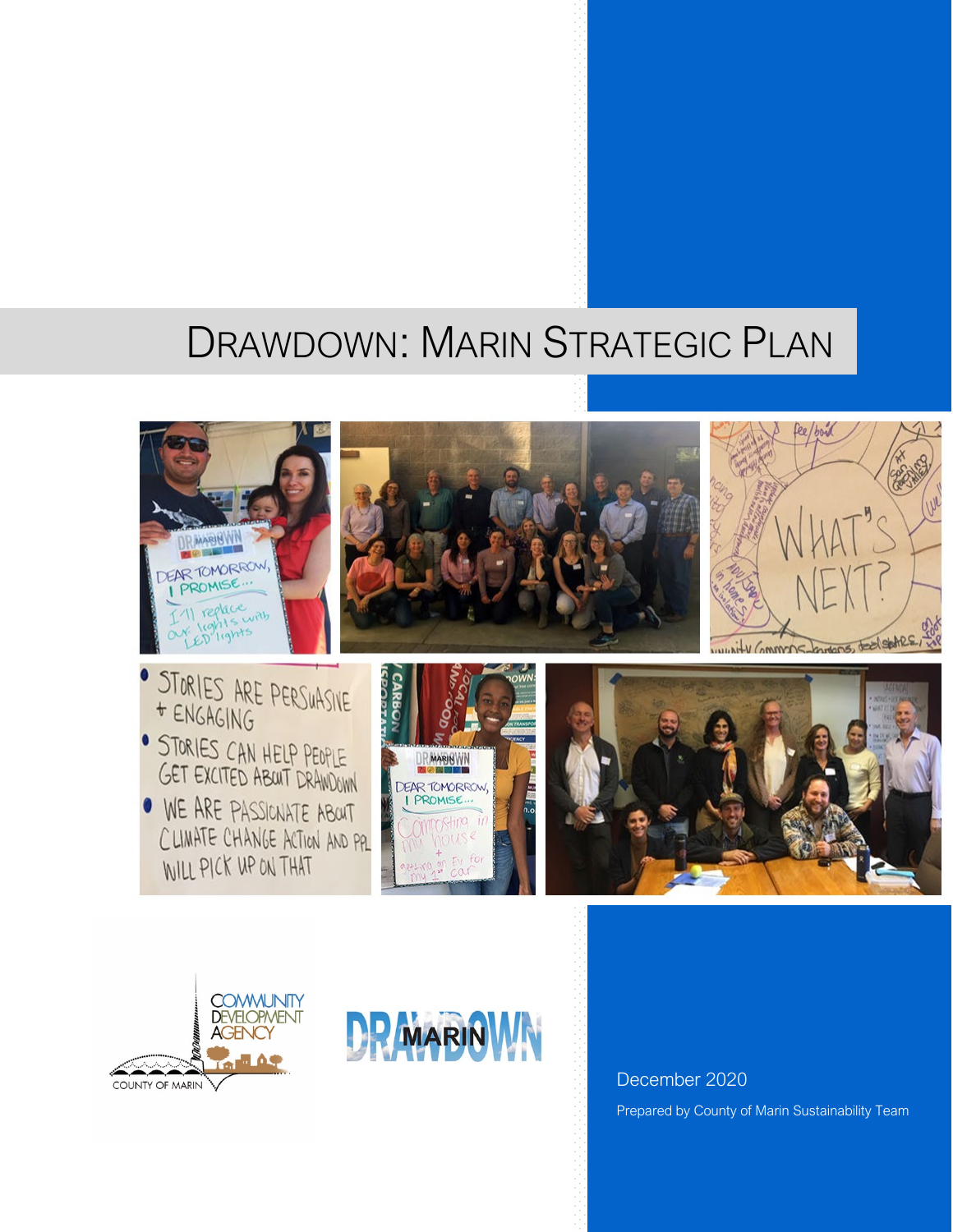## ACKNOWLEDGEMENTS

## Honoring the Land and its Original Stewards

Marin County acknowledges that we are currently gathered on the ancestral homelands of the Coast Miwok. The Coast Miwok people have been the stewards and caretakers of these lands since time immemorial. Today, the Coast Miwok are one of two Tribal groups, alongside the Southern Pomo, who comprise the citizenship of the Federated Indians of Graton Rancheria.

The following Strategic Plan makes clear that our collective climate goals cannot be realized without a commitment to community, consideration for and attention to the role we play in our local ecosystem, and a willingness to build a future that serves and protects all residents of Marin County.

## Community Groups & Agencies

Several groups, agencies, and organizations contributed significant time and resources to Drawdown: Marin between 2017-2020. It is not possible to capture all of these groups on this page, but some are listed below:

Aging Action Initiative Agricultural Community Events Farmers Markets Agricultural Institute of Marin Bay Area Air Quality Management District Canal Alliance **CarboCulture** Carbon Cycle Institute Ecologically Sound Practices Partnership Environmental Forum of Marin ExtraFood.org Federated Indians of Graton Rancheria FireSafe Marin GRID Alternatives In-home Social Services Local Government Commission Marin Bicycle Coalition Marin Carbon Project Marin City People's Plan Marin Climate Action Network Marin Climate and Energy Partnership

## County of Marin Staff:

Supervisor Kate Sears, District 3 Supervisor Damon Connolly, District 1 Sarah Estes-Smith, Aide to Supervisor Sears Mary Sackett, Aide to Supervisor Connolly Dana Armanino, Community Development Agency (CDA) Alex Porteshawver, CDA Jennifer Kinion, CDA

Marin Conservation League Marin County Cities and Towns Marin County Health and Human Services Marin County Parks Marin Municipal Water District Marin Resource Conservation District Marin Sanitary Marin Transit MCE Clean Energy Multicultural Center of Marin Organizing for Action (OFA) Marin Resilient Neighborhoods Sanzuma Shore up Marin City Sustainable Marin Sustainable San Rafael Systems Thinking Marin The Climate Center Transportation Authority of Marin West Marin Community Services Zero Waste Marin

Liz Darby, CDA Max Korten, Parks Chris Choo, Department of Public Works (DPW) Roger Leventhal, DPW Dr. Matt Willis, Health & Human Services Stefan Parnay, Agriculture, Weights and Measures Bret Uppendahl, Office of the County Administrator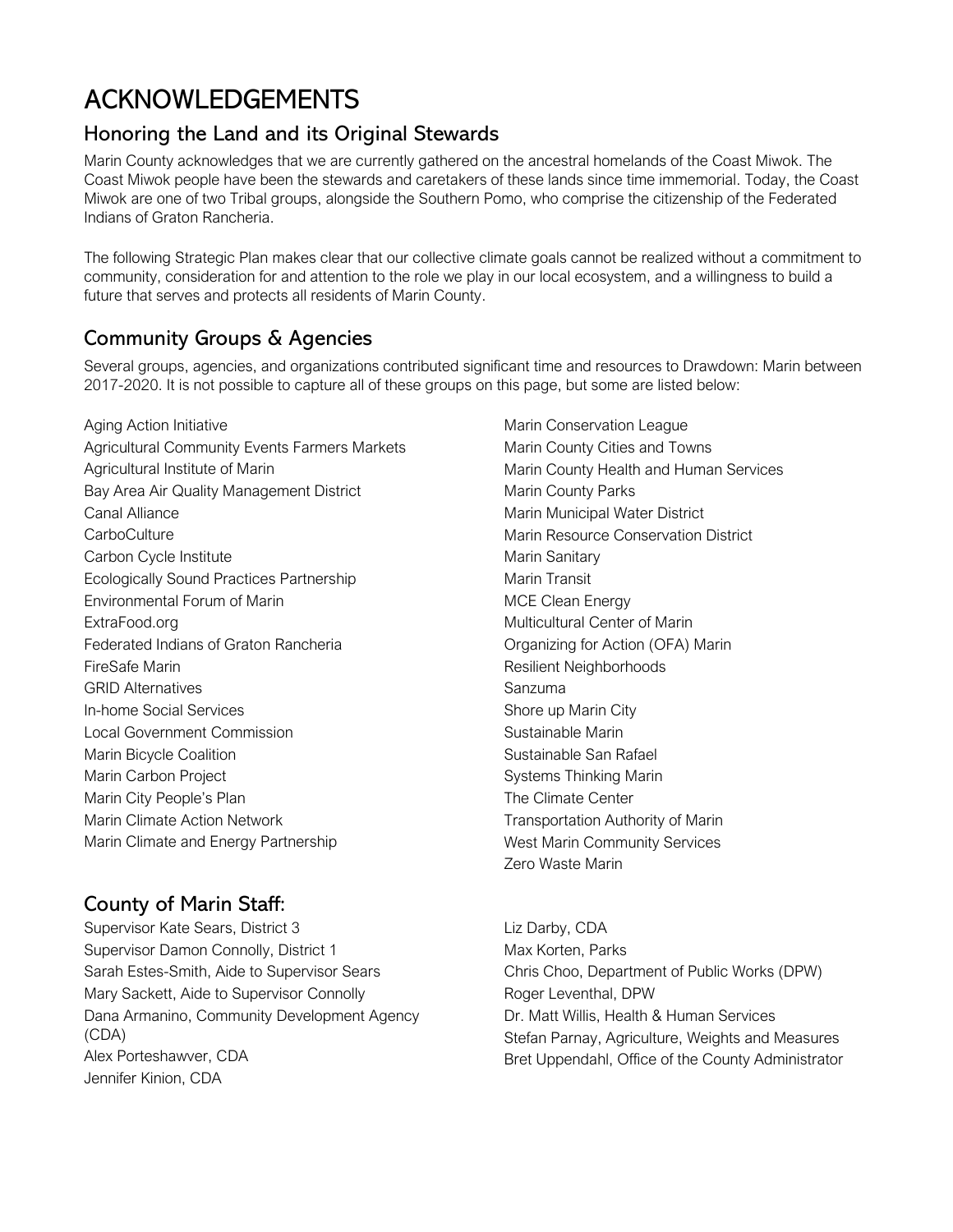## Cited As:

County of Marin. 2020. Drawdown: Marin Strategic Plan.

### Image Credits

Unless otherwise noted, photographs and graphs that appear in this Strategic Plan are by Drawdown: Marin.

### Document Accessibility



Requests for disability accommodations for this document or any of its Appendices may be made by phoning (415) 473-3292 (Voice), CA Relay 711 or by e-mail at [drawdown@marincounty.org.](mailto:drawdown@marincounty.org)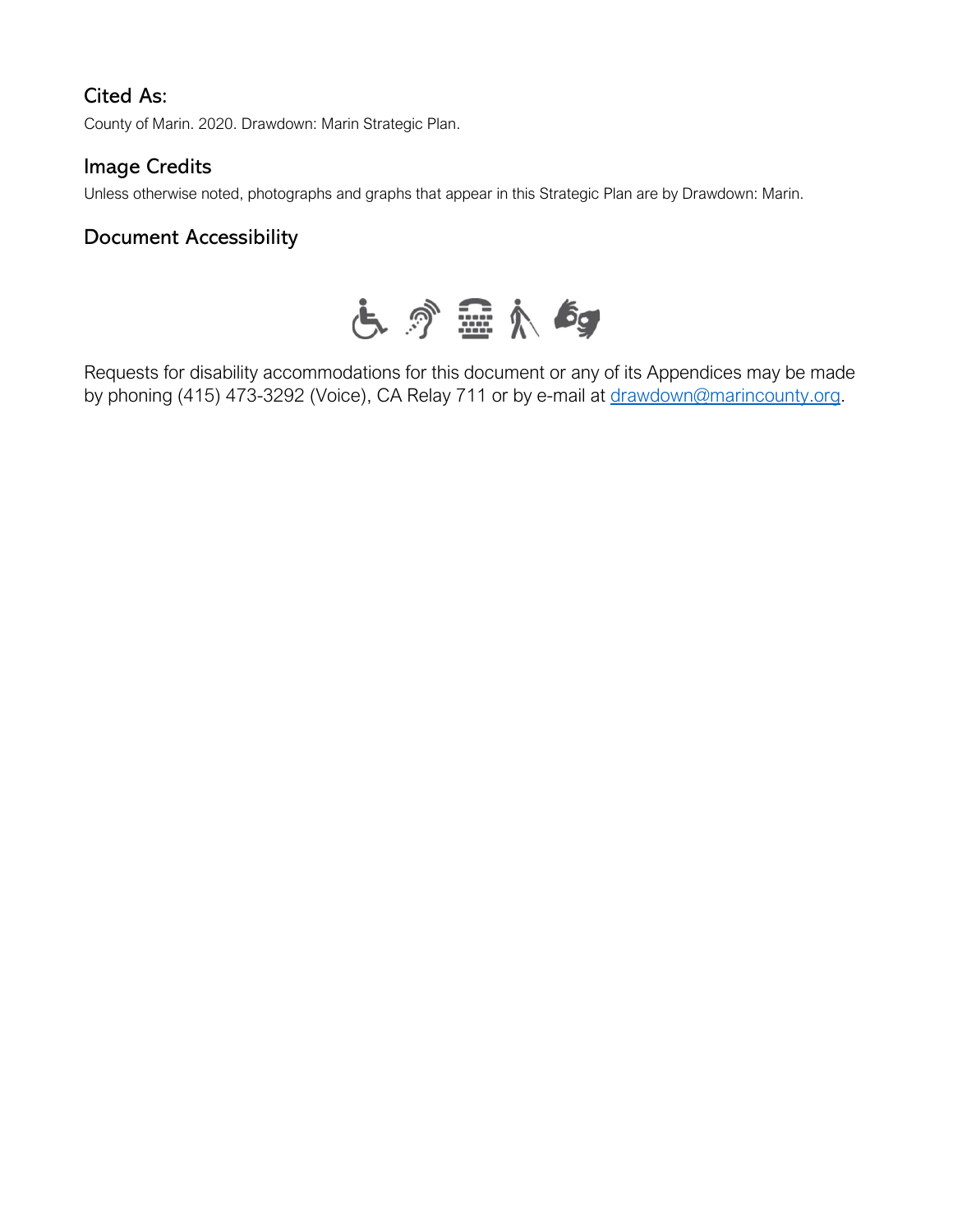## **TABLE OF CONTENTS**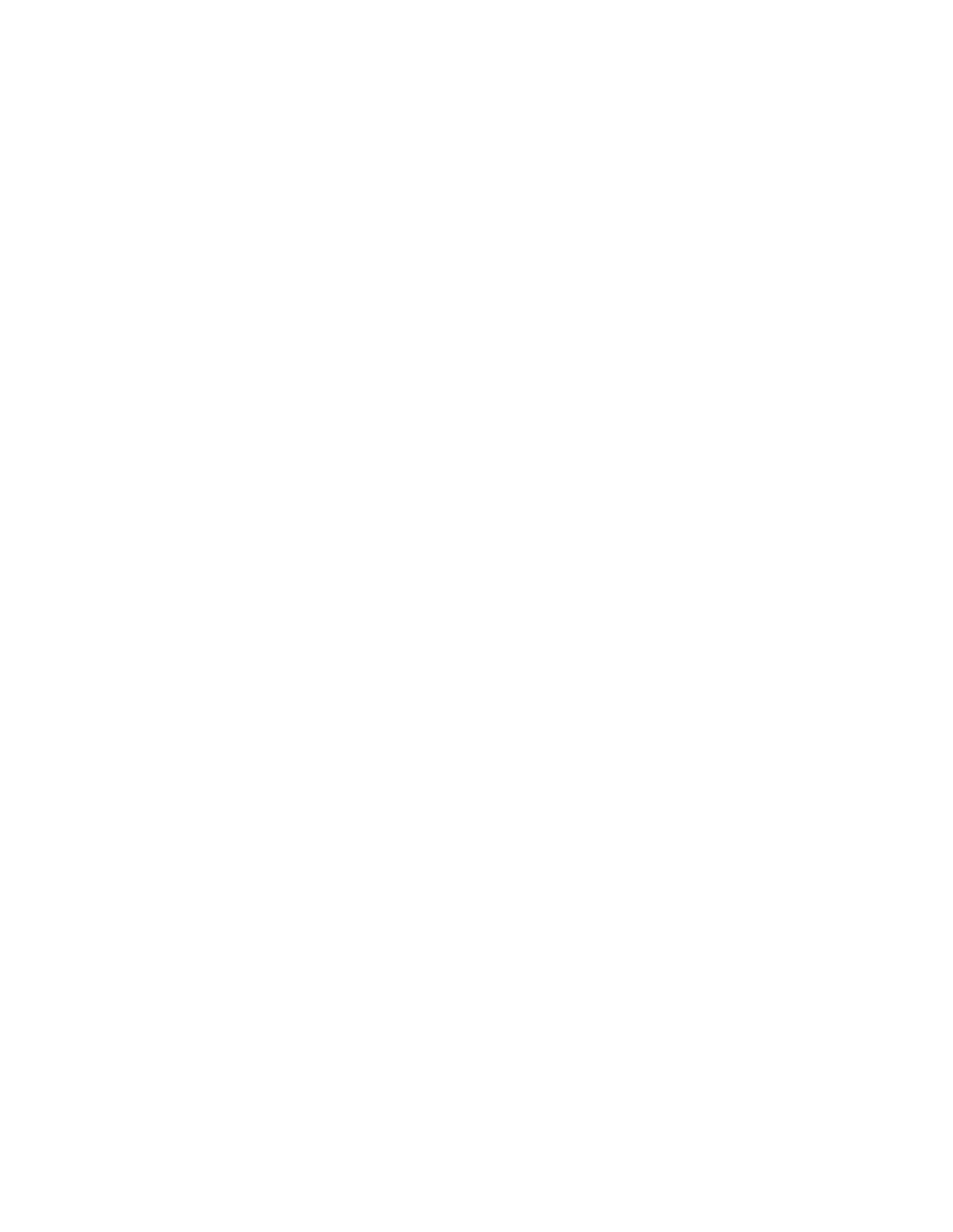# CALL TO ACTION

Imagine by 2030 that:

- All Marin County residents are represented and integrated into a collective effort to address climate change.
- Marin farms and ranches are implementing proven techniques developed in the County to keep carbon in the ground while improving local air and water quality.
- Bicyclists commuting to work on bike paths under clear blue skies.
- Close to half of vehicles on the road no longer cause air pollution.
- We closed the loop on growing food locally and feeding those who live here with fresh, healthy produce.
- Thousands of Marin residents shift to clean energy sources and consume less.

We can and will work toward this future through Drawdown: Marin, a community-driven campaign to dramatically reduce greenhouse gas (GHG) emissions, sequester carbon, and prepare for climate change impacts. Drawdown: Marin seeks to engage and empower all community members to share their priorities and to brainstorm and implement local solutions to climate change. Climate change and human behavior are linked. Collectively, government, the private sector, and individuals contribute to and are responsible for addressing climate change. The time to act is now, while we can still proactively identify local solutions that will reduce GHG emissions, increase community resilience, and address historic and existing social, racial, and financial inequities.

This plan attempts to summarize 150 volunteers' work over 2 years to design local climate change solutions and engage and empower the public to participate and act. It outlines what we can and should do to address climate change and to meet the Drawdown: Marin goals. The plan is intended to create a sense of urgency, but it is not intended to be rigid. It outlines recommended strategies to achieve our goals while allowing enough flexibility to change course if and when a particular approach is not working. Designing and implementing climate change solutions is not easy under "normal" circumstances much less the times we find ourselves in. If only we implement the solution with the highest greenhouse gas (GHG) emissions benefit, *then* we will be on track to solve the climate crisis. This work is far more dynamic and requires the assessment and analysis of many factors and data points including but not limited to other pressing challenges, funding availability, equity, political support, community buy-in, staff availability, and timing.

Background Reports (Available Separately):

- Appendix A What is Drawdown: Marin?
- **Appendix B Equity in Practice**
- Appendix C Year 1 Survey Results and Analysis
- Appendix D Drawdown: Marin Guiding Principles and Solutions Evaluation Criteria
- Appendix E Drawdown: Marin Solutions Detailed Solutions Information and Comparison Spreadsheet
- Appendix F Responses to Public Comments on the July 2020 Public Draft Strategic Plan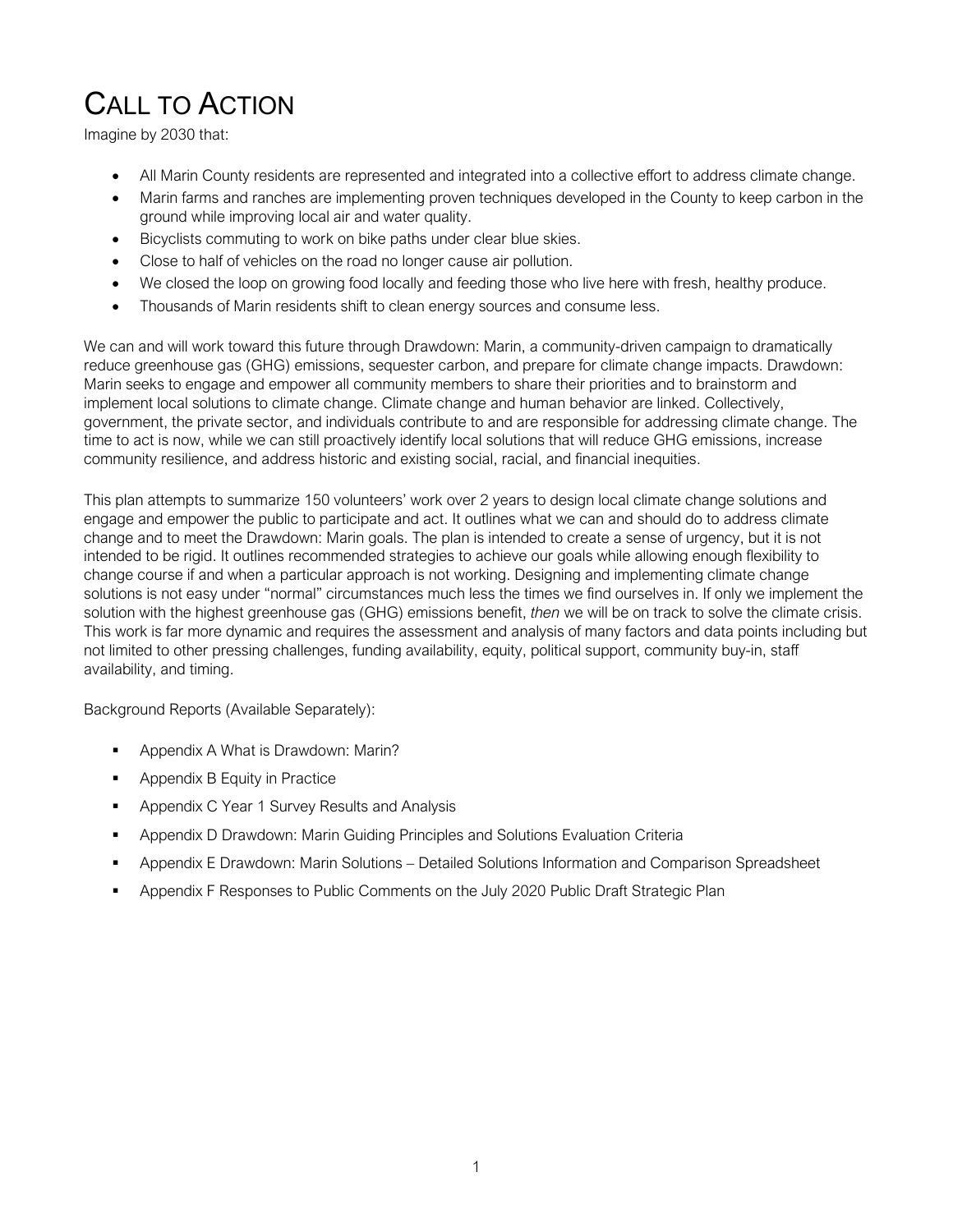# ACTION IN TODAY'S WORLD

We need to continue our push to dramatically reduce GHG emissions. We do not have the luxury of waiting for things to get "back to normal". Normal is no longer good enough, we must create a different future. Climate change is and will remain a critical area of public concern.<sup>[1](#page-6-0)</sup> That being said, we do need to act in the context of other equally critical issues like systemic racism and COVID-19. We need to develop climate solutions with direct input from the community and these solutions must be accessible by a broad segment of our community. We need to examine our own biases and how those biases may impact how we approach climate change and how we develop and implement programs and policies. We must also consider that individuals and families are faced with new and pressing priorities that may be just as or more important – home schooling, mental and physical health, and a secure place to live, to name a few.

We should also link our climate change work to other planning efforts and required processes. For example, Senate Bill (SB) 379 requires local general plans to address climate change adaptation and resilience strategies and SB 1000 requires local governments to identify disadvantaged communities within the area covered by their general plan and promote meaningful engagement of those communities in the development of an environmental justice plan. These are just two examples of existing mandates that could be met in part by implementing Drawdown: Marin solutions. This creative thinking is necessary as all local governments experience extreme budget shortfalls as a result of COVID-19.

We must also create new and innovative ways to engage with people virtually and consider the many demands on people's time and resources. By continuing to connect with people, we let them know we are working to address climate change and their opinions and priorities matter. These deeper connections will have ripple effects and allow Drawdown: Marin to connect community members with resources they need to lead more sustainable and healthy lives.

<span id="page-6-0"></span><sup>1</sup> Gary Yohe, Benjamin Santer, Henry Jacoby, and Richard Richels, Key messages about climate change: an introduction to a series, available at https://yaleclimateconnections.org/2020/09/key-messages-about-climate-change-anintroduction-to-a-series/ (last visited Sept. 17, 2020).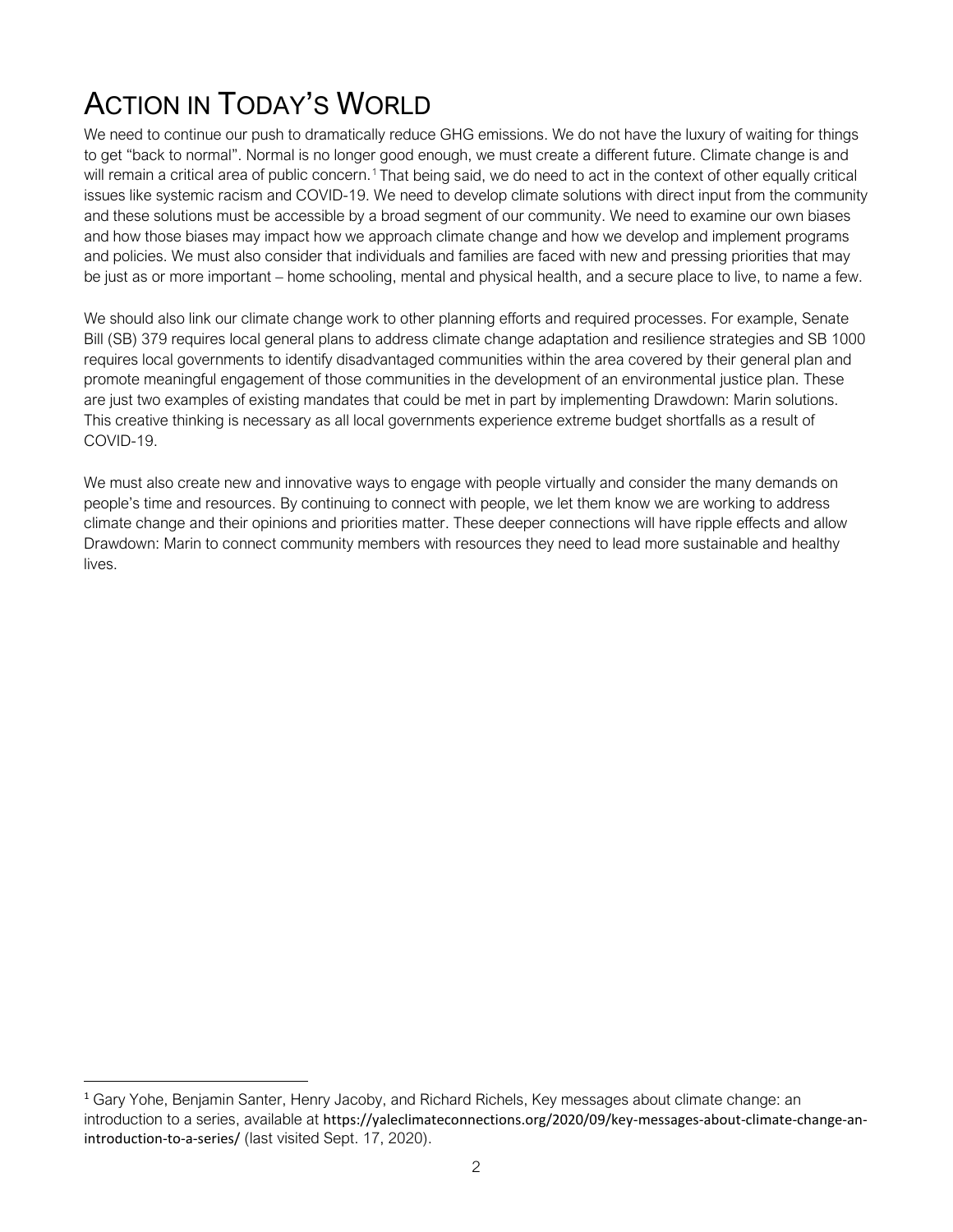## ROADMAP – HOW DO WE GET TO "DRAWDOWN"?



"Drawdown" refers to the point in time when GHG emissions are reduced below zero and we begin to sequester more than we emit. Drawdown: Marin set an interim goal of 60% reduction of GHG emissions below 2005 levels by Marin County by 2030 and drawdown of GHG emissions by Marin County below zero by 2045.

If we implement the below listed mitigation and sequestration solutions we can exceed the Drawdown: Marin 2030 goal on a path to meet the 2045 goal. Addressing climate change is far more complex than meeting numeric goals. We must address climate change holistically by addressing whole ecosystem degradation, preserving existing trees and vegetation that are already storing carbon, and acknowledging that we, humans, are part of a complex system that we do not and should not control.

We need to work rapidly to address human interference and impacts on these complex systems. Implementation of these solutions, and new solutions developed over the coming years, will depend on a variety of factors including available funding sources. Therefore, the path forward is not prescriptive. Drawdown: Marin will support the implementation of solutions in 2021 and beyond as staff time and funding permits.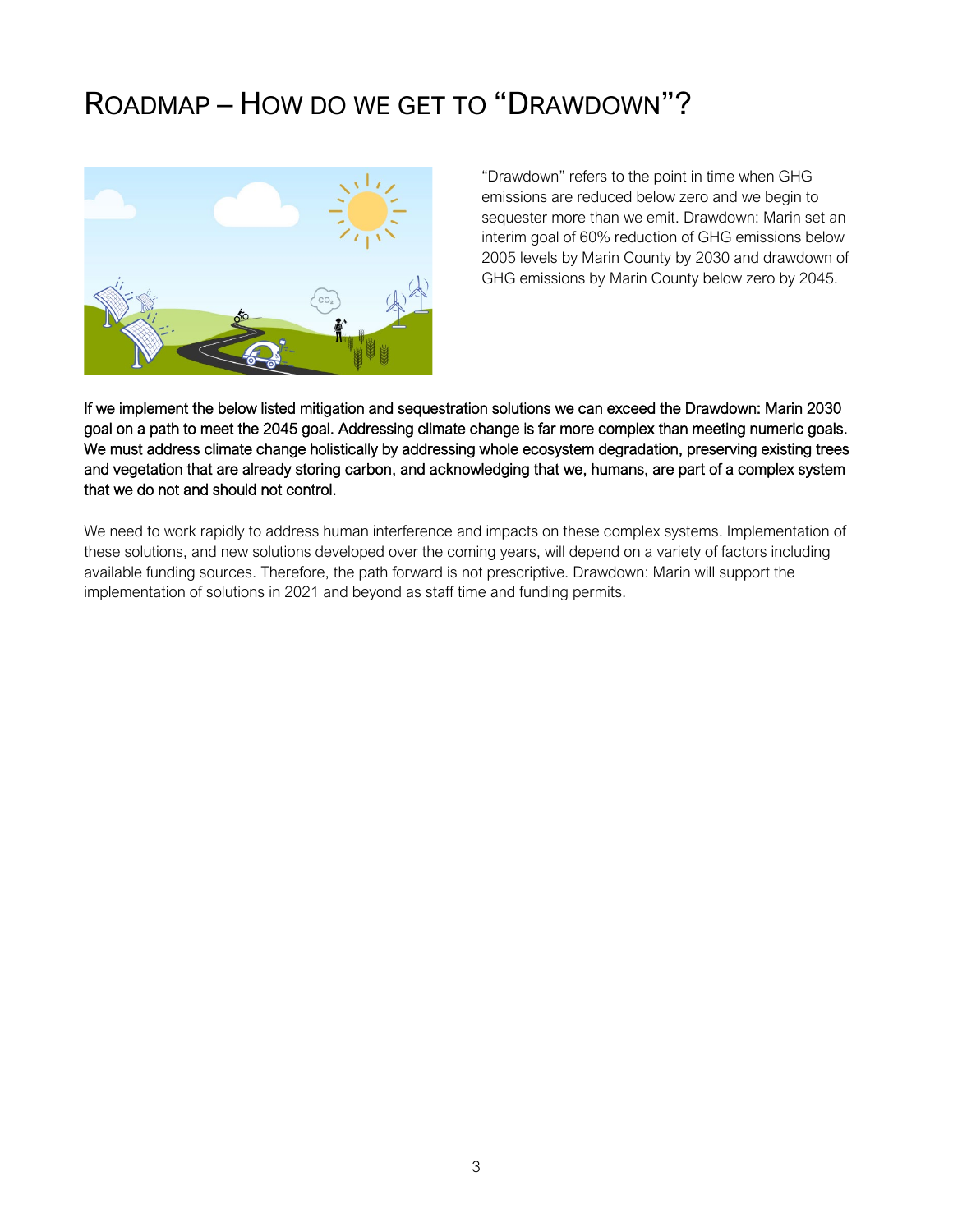# ACHIEVING THE 2030 GOAL

The Drawdown: Marin Collaboratives calculated *estimated* GHG emissions reductions for some of the solutions they developed. There are other solutions (endorsed and not endorsed) that can be implemented between 2021-2030, but GHG emissions reductions are currently unknown (see Appendix E for more information). The estimates below reflect countywide implementation of the solutions – including cities, towns, and unincorporated Marin County.

The annual GHG emissions reductions listed below are estimates. The calculation methodology may or may not be aligned with best-practices and current protocols. Drawdown: Marin recommends that GHG emissions reductions are calculated again, in line with current protocols, when implemented and/or when integrated into the County's and city and town's climate action plans.

|                                                                                       | <b>Estimated Annual GHG</b><br><b>Emissions Reductions</b><br>(MTCO2e) | <b>Estimated Total Funding</b><br>Needed to Achieve<br>Reductions (\$) (2021-2030) | Endorsed by<br>ESC? |
|---------------------------------------------------------------------------------------|------------------------------------------------------------------------|------------------------------------------------------------------------------------|---------------------|
| Zero Emissions Vehicles - Drive<br>Clean Bay Area                                     | 408,000 (by 2030)                                                      | 1,371,000                                                                          | Yes                 |
| Marin Carbon Farming Initiative<br>(Manure Management,<br>Mitigation Only)            | 79,336 <sup>2</sup>                                                    | See table below.                                                                   | Yes                 |
| Microgrids - Fairfax Pavilion<br>Pilot Project                                        | 34 (by 2021)                                                           | 25,000                                                                             | Yes                 |
| Resilient Neighborhoods-<br>Climate Protection and<br>Resilience (CPR) for the Planet | 9,427 (by 2030)                                                        | 1,800,000                                                                          | Yes                 |
| Load Shift Pilot Program                                                              | 2,500-7,500 (depending on<br>participation) (date<br>unknown)          | Unknown                                                                            | <b>No</b>           |
| Community-based Integrated<br><b>Mobility Services</b>                                | 22,850 (3 years after<br>launch)                                       | 2,200,000 (3 years only)                                                           | <b>No</b>           |
| Organic Waste Diversion &<br>Public Compost Use                                       | 12,475 (date unknown)                                                  | 510,000 (one-time<br>expenditure)                                                  | <b>No</b>           |
| <b>TOTAL Mitigated/Funding</b><br>Needed                                              | 534,622 MTCO2e                                                         | \$5,906,000                                                                        |                     |
| 2030 Reductions Needed to<br>Meet Goal (60% below 2005<br>levels)                     | 482,629 MTCO2e                                                         |                                                                                    |                     |
| Met 2030 Goal?                                                                        | Yes, exceeded by 51,993<br>MTCO2e                                      |                                                                                    |                     |

Table 1 Achieving the Drawdown: Marin 2030 Goal

<span id="page-8-0"></span><sup>2</sup> Manure management directly mitigates agricultural-related emissions. Other practices sequester additional carbon beyond what is directly emitted at a farm or ranch (see Table below).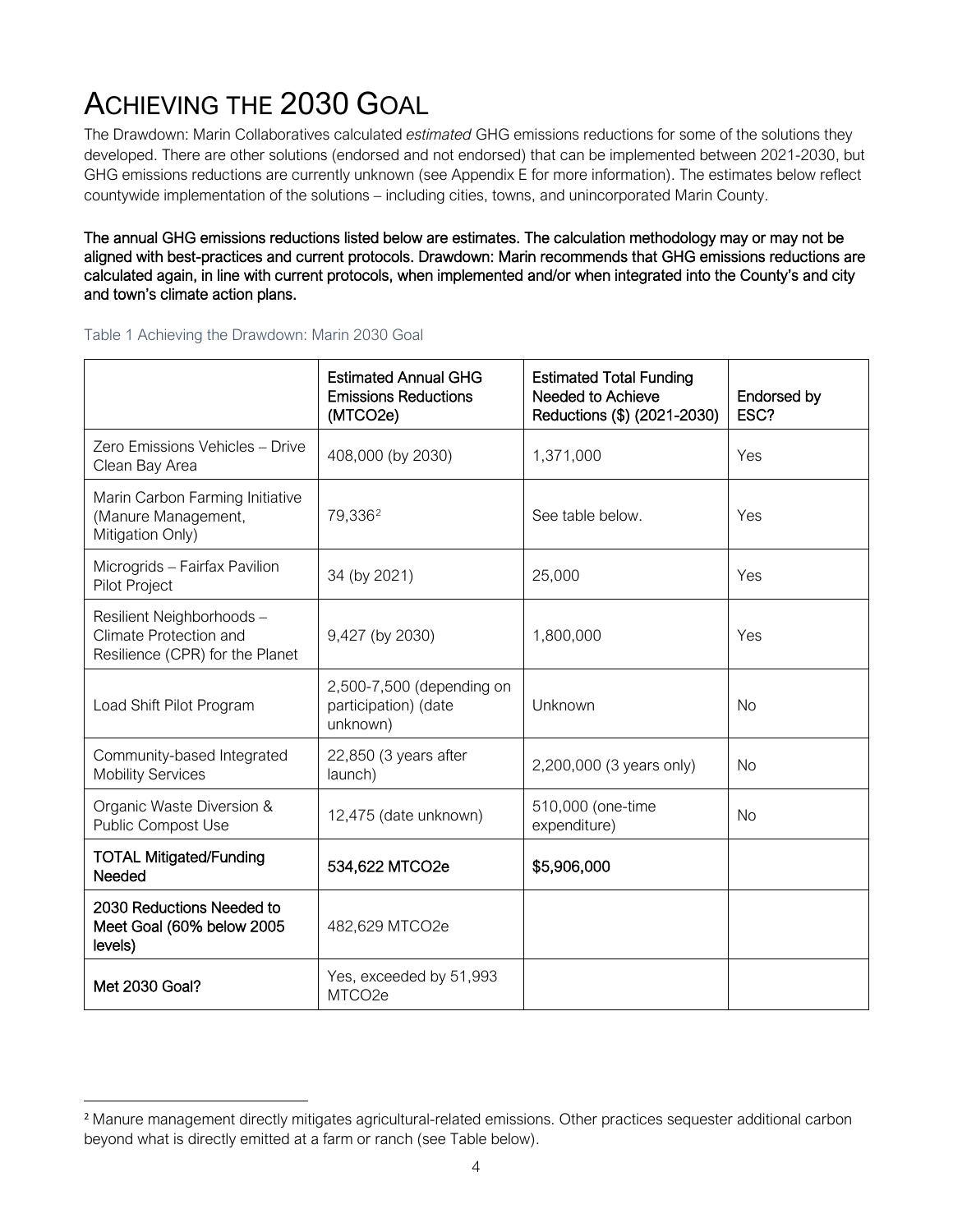# ACHIEVING THE 2045 GOAL

In addition to implementing the solutions listed above (and others listed in Appendix E), we must preserve and enhance our natural and working lands so that carbon remains stored in trees, vegetation, soil, and water. The solutions below must be implemented to achieve the Drawdown: Marin 2045 goal.

It is currently not best practice to calculate potential GHG emissions reductions resulting from state and local policies in 2045 because methodologies, technologies, legislation, etc. are likely to change between now and then. For purposes of this Roadmap, the below is an estimate of the potential gap between projected countywide emissions after implementation of the Drawdown: Marin solutions and the "Below 0" 2045 goal. These estimates will need to be recalculated as methodologies and programs change. It is possible that additional state and local policies may reduce the gap listed below.

| Source of Sequestration                            | <b>Carbon Sequestered Annually</b><br>(MTCO2e)                                  | <b>Estimated Total Funding</b><br>Needed to Achieve<br>Reductions (\$) (2021-2030) | Endorsed by ESC?                |
|----------------------------------------------------|---------------------------------------------------------------------------------|------------------------------------------------------------------------------------|---------------------------------|
| Marin Carbon Farming<br>Initiative (Sequestration) | 185,839 (by 2030) and<br>525,000 (by 2045)                                      | 20,600,000                                                                         | Yes                             |
| <b>Planting New Trees</b>                          | 106                                                                             | Unknown                                                                            | No; not presented<br>to the ESC |
| <b>TOTAL Sequestered</b>                           | 525,106                                                                         |                                                                                    |                                 |
| <b>TOTAL Mitigated</b>                             | 534,622 (assumes mitigation<br>actions listed above continue<br>from 2030-2045) |                                                                                    |                                 |
| TOTAL Mitigated +<br>Sequestered/Funding<br>Needed | 1,059,728                                                                       | \$20,600,000                                                                       |                                 |
| <b>2045 Goal</b>                                   | Below 0                                                                         |                                                                                    |                                 |
| 2045 Projected<br><b>Countywide Emissions</b>      | 1,454,166                                                                       |                                                                                    |                                 |
| Remaining Gap to Meet<br><b>2045 Goal</b>          | 394,438                                                                         |                                                                                    |                                 |

#### Table 2 Achieving the Drawdown: Marin 2045 Goal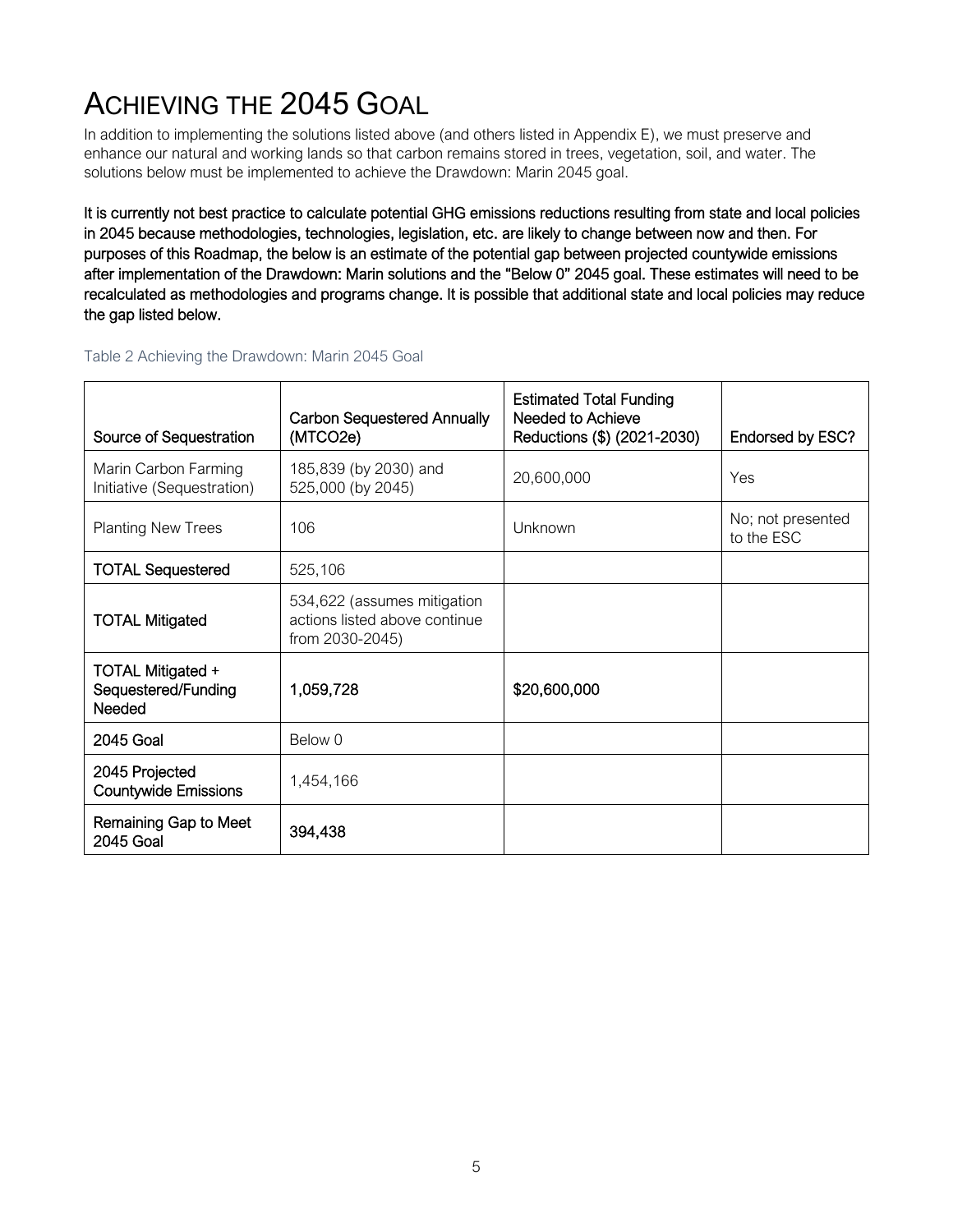# EQUITY AND COMMUNITY EMPOWERMENT

Engaging and empowering the entire community to participate in Drawdown: Marin is crucial to achieving our goals. Additionally, Drawdown: Marin must continue to link equity and climate – interconnected issues that cannot be addressed individually. Drawdown: Marin must consider the following ideas as it addresses climate change.

- Climate change poses the greatest threat to those least responsible for causing it and these same individuals are often left out of climate change and implementation planning processes. Drawdown: Marin acknowledges that it has much work to do to incorporate the opinions of all Marin communities including communities of color, senior citizens, youth, lower income persons, and non-English speakers. Without their involvement, our efforts to address climate change will not be successful or lead to long-term change.
- Solutions should support or directly increase local affordable housing near public transit and job centers.
- Solutions and community engagement must support vulnerable communities to implement existing community priorities and projects and new climate change solutions.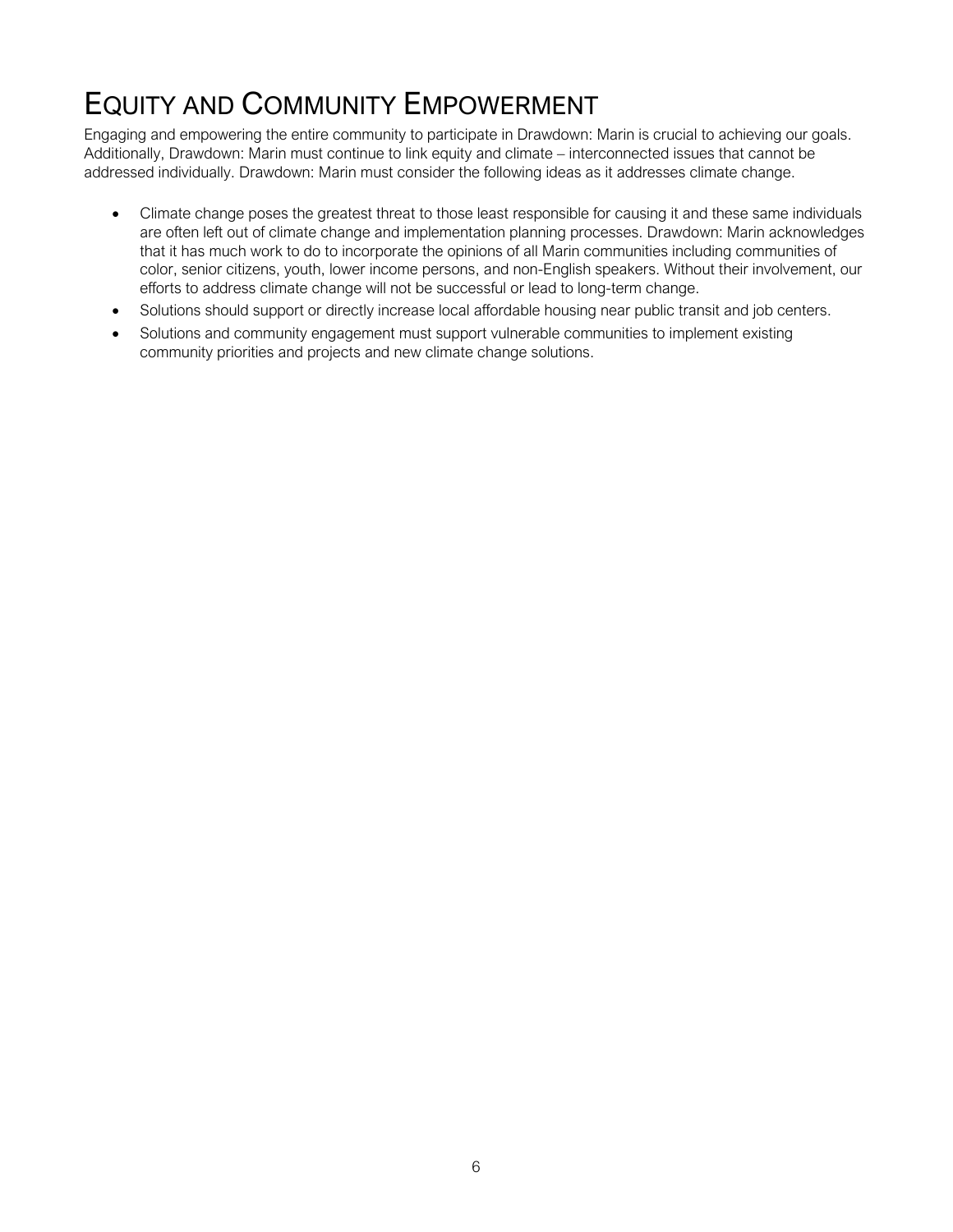# WHAT'S NEXT FOR DRAWDOWN: MARIN?

The next phase of Drawdown: Marin is focused on engaging the community, identifying funding to implement the solutions, and implementing projects and programs that reduce GHG emissions, address equity, and increase community resilience. As of Fall 2020, the ESC determined that a nonprofit-County joint endeavor is necessary to accomplish the above-stated goals (see Organizational Framework and Funding section below for more details).

When formed, the nonprofit Board of Directors will include government officials, city and town elected officials and staff, and community members. Additionally, development staff may need to be hired. This staff, along with the Executive Director, administrative personnel, and other support staff will work together to secure funding including public money, grants, and private dollars. The Board of Directors will hold Drawdown: Marin staff accountable to achieving the Drawdown goals.

#### 2021 Timeline

- Continue recruiting Board Members (January-May)
- Continue implementing Drawdown: Marin solutions (January-December);
- Identify funding to accelerate solutions implementation (at least \$500,000) (January-December)
- Identify funding to develop a comprehensive marketing and behavior change campaign (April)
- Form new nonprofit (July)
- Consider hiring development staff (July)

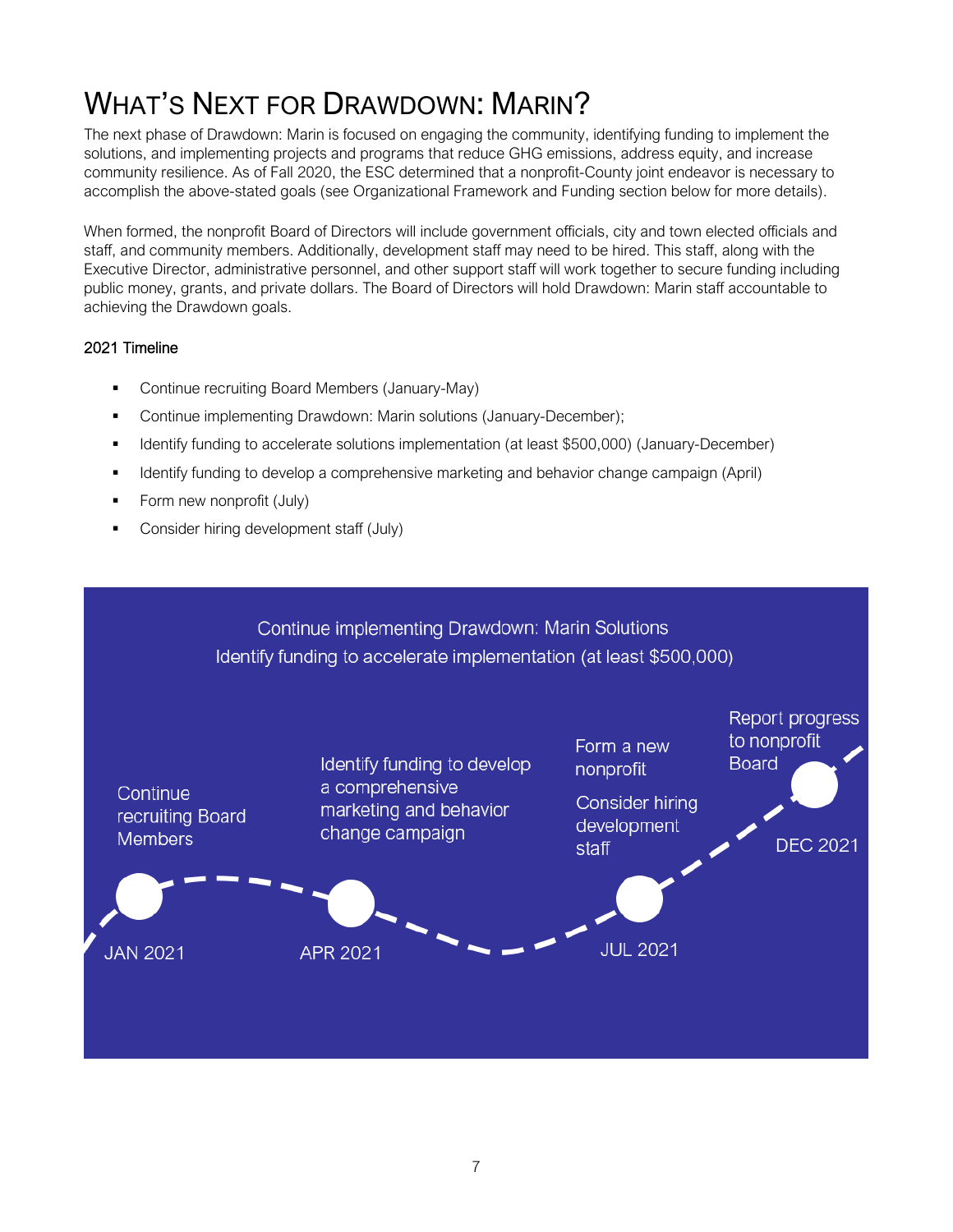# WHAT CAN YOU DO NOW?

The above-listed solutions require several agencies and organizations to start or continue complex planning and implementation processes. While this work is happening, there are actions you can take right now that will make a difference and help to meet the Drawdown: Marin goals.



### RENEWABLE ENERGY

- Switch to MCE Deep Green or PG&E Solar Choice 100% renewable electricity at https://www.mcecleanenergy.org/opt-up/#optupform.
- Install a solar energy system on your home or business and consider battery storage.
- Replace appliances that use natural gas for ones that use electricity and apply for an Electrify Marin rebate.
- Investigate heat pump technology so you can swap out heaters and furnaces that use natural gas when it's time to replace them.



 $\overline{\phantom{a}}$ 

#### BUILDINGS + INFRASTRUCTURE

- Replace indoor and outdoor lights with LED bulbs and turn them off when not in use.
- Have an energy assessment done for your home or business.
- Upgrade insulation, seal leaks, and install a programmable thermostat.
- Purchase Energy Star appliances and equipment.
- Unplug electronic appliances when not in use.



### **TRANSPORTATION**

- Bike, walk, or take transit whenever possible.
- Drive an all-electric or plug-in hybrid vehicle.
- Reduce the number of miles you drive by working from home when possible.
- Shut your car off when waiting in line at the ATM or in the school pick up/drop off lane.
- Encourage your child to walk or bike to school.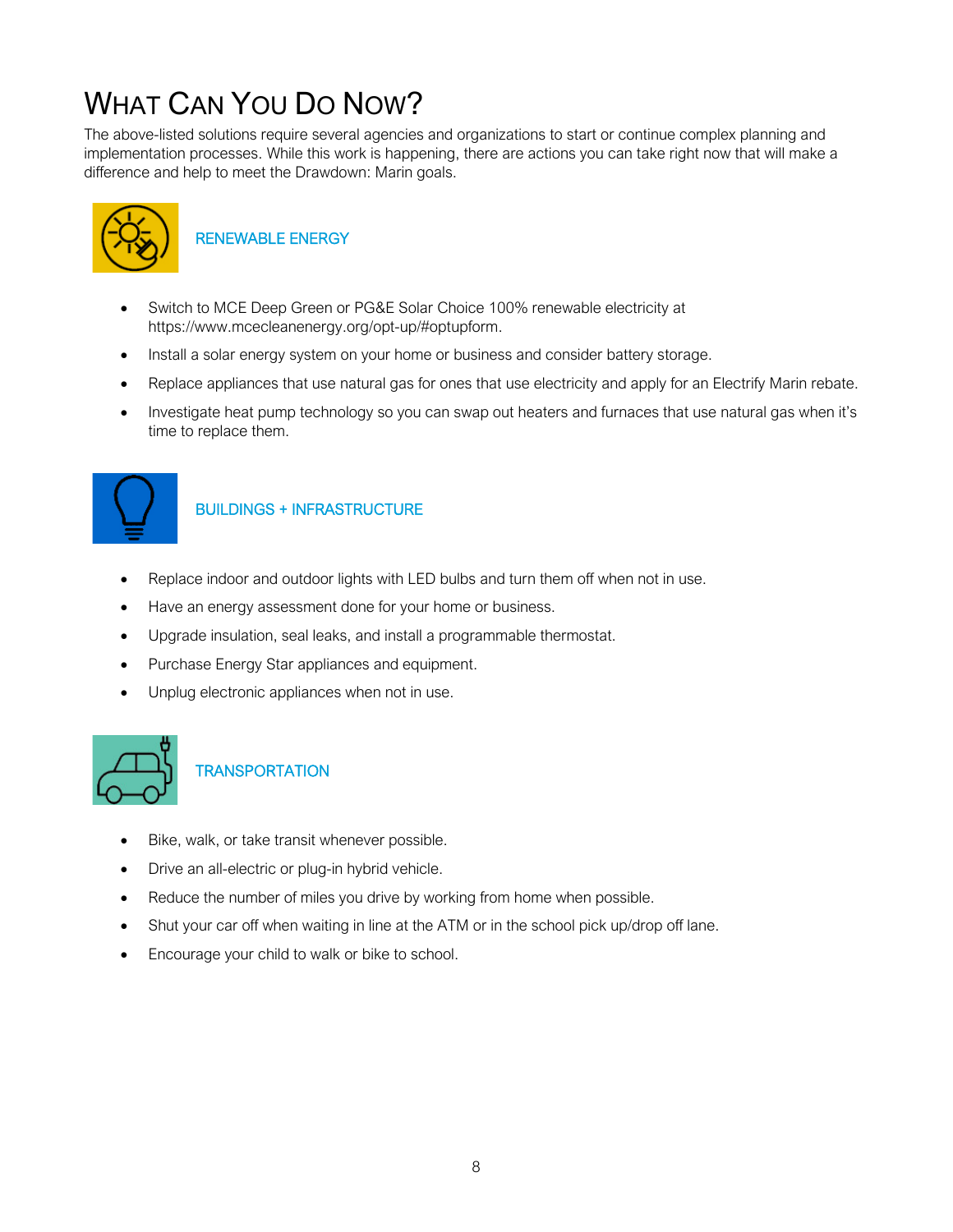

CARBON SEQUESTRATION

- If you are a farmer or rancher, consider developing and implementing a carbon farm plan.
- Support local farms that produce products in a sustainable way.
- Plant a tree.

 $\overline{\phantom{a}}$ 



#### LOCAL FOOD + FOOD WASTE

- Buy only as much as you need and compost what you can't use.
- Buy locally grown food and eat less meat.
- Put your food scraps in the green can and/or compost them at home.
- Donate extra food.



#### CLIMATE RESILIENT COMMUNITIES

- Find out if your home or business is vulnerable to sea level rise at [Our Coast Our Future.](https://data.pointblue.org/apps/ocof/cms/index.php?page=flood-map)
- Prepare for more wildfires. Join or create a Firewise community; create a defensible space, harden your home, and have an emergency evacuation plan. Learn how at [www.firesafemarin.org](http://www.firesafemarin.org/)
- Install solar with battery storage to get through power outages.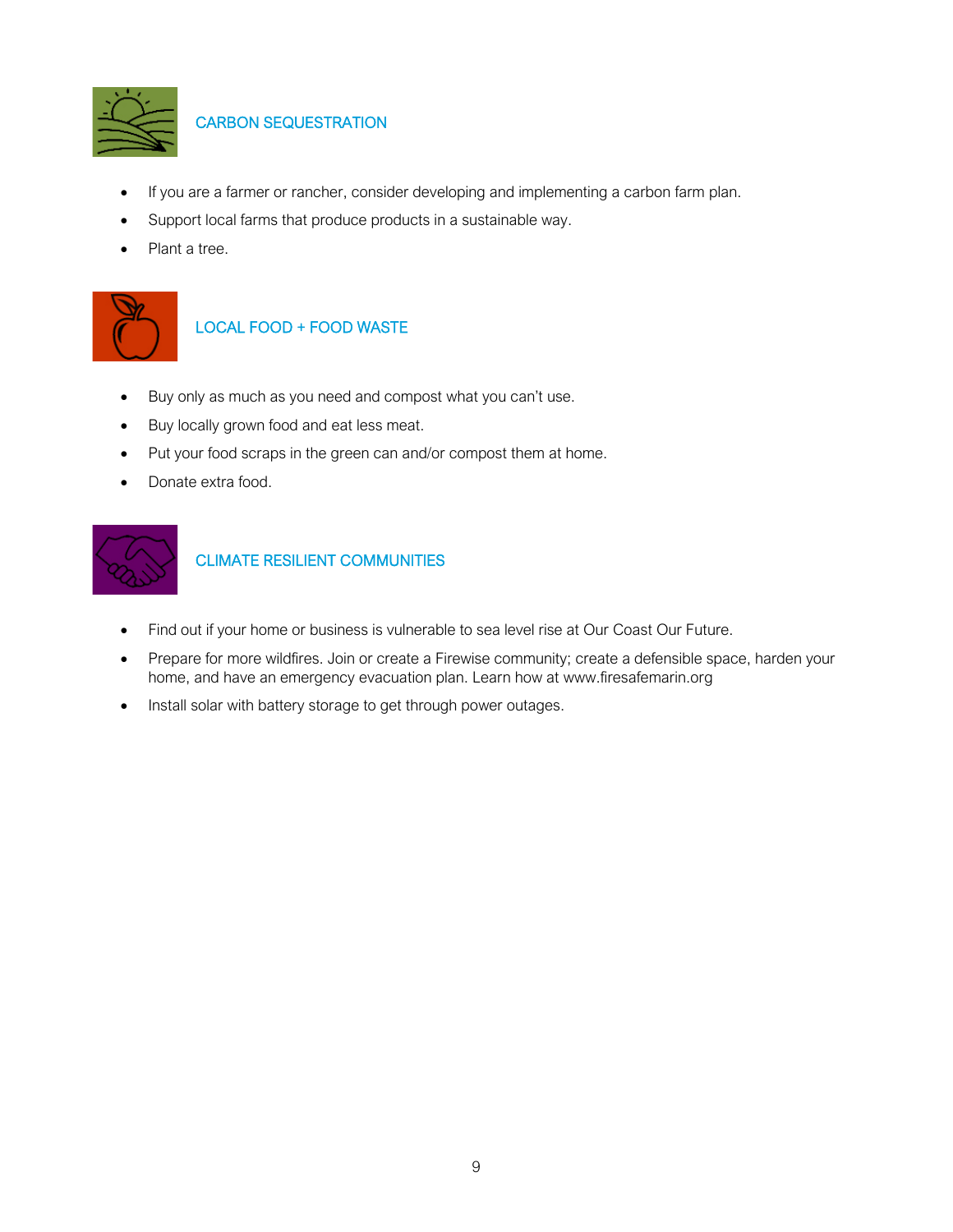# WHAT IS DRAWDOWN: MARIN?

Drawdown: Marin originated from an idea developed by the Marin Climate Action Network (MCAN) and was formally launched by the Board of Supervisors in October 2017 by adoption of Resolution 2017-04 – "Supporting Actions to Dramatically Reduce Carbon Emissions and Achieve a Climate Resilient Future". The County of Marin served as the backbone organization and sought to coordinate and collaborate with all Marin County cities and towns, organizations, and individuals to design a comprehensive, countywide strategy to address climate change that includes long-term funding mechanisms and an organizational structure that involves all jurisdictions and the public.

Between September 2018 and December 2020, 150 volunteers participated in 6 Stakeholder Collaboratives representing 6 focus areas, the Community Outreach Partnership (COP) (formerly the Community Partnership Council), on the Executive Steering Committee (ESC), and as on-call Drawdown Advisors. For additional information, see Appendix A.



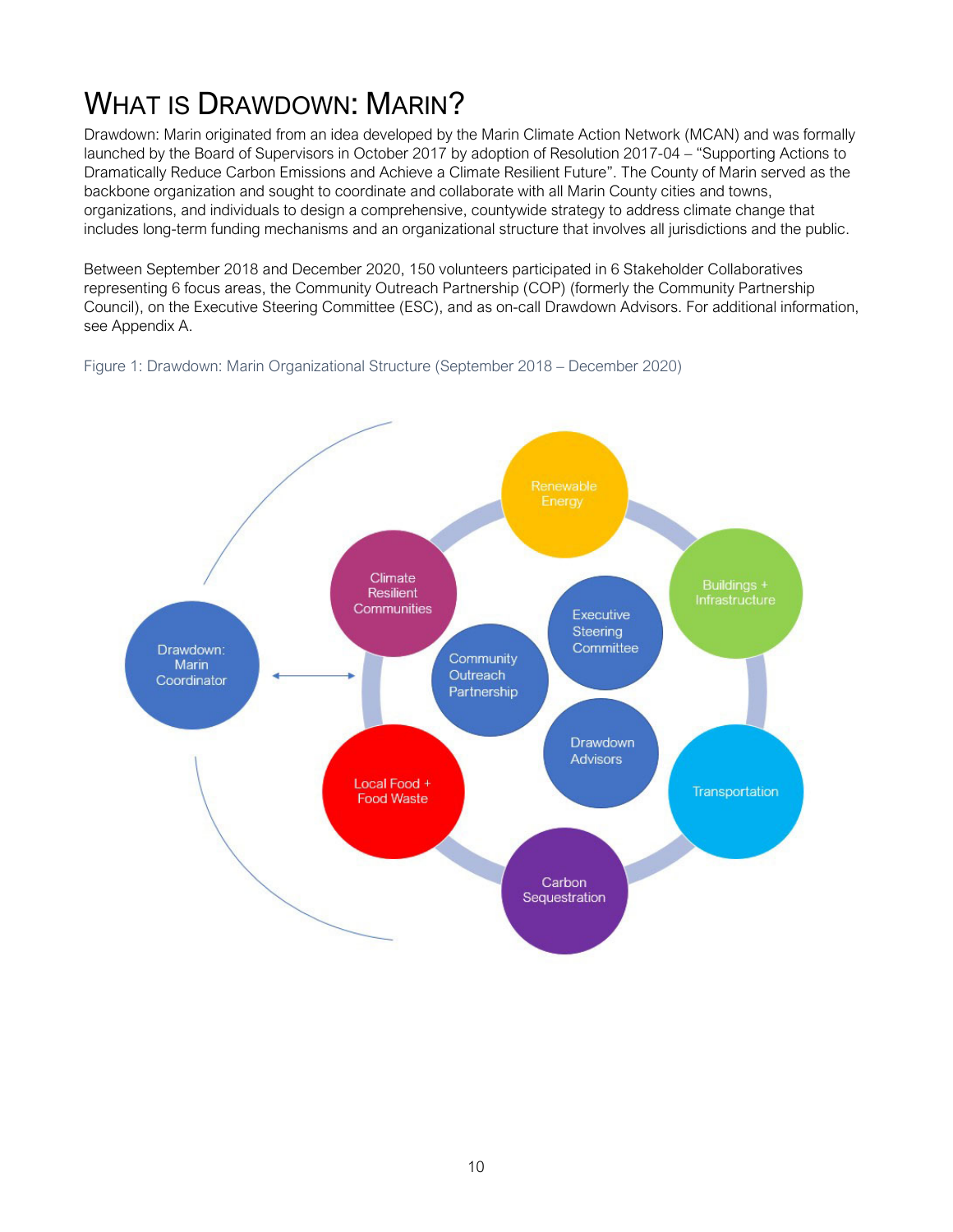## DRAWDOWN: MARIN VISION AND GOALS

The ESC developed the Drawdown: Marin Vision and Goals collaboratively in Fall 2018. It received input from members of the public as well as the six Stakeholder Collaboratives.

Vision: Marin reverses its impacts on climate change by implementing local solutions as we create a thriving, equitable, and resilient future for all.

Goals:

- 60% reduction in GHG emissions by Marin County below 2005 by 2030
- **•** Drawdown GHG emissions by Marin County below zero by 2045

The ESC intentionally set goals more aggressive than the State of California as a symbol to the community and County jurisdictions that we must accelerate our work to solve climate change now. These are recommended goals – each jurisdiction must set its own goals in its Climate Action Plans. For example, in 2020 the City of San Rafael set a minimum 40% reduction in GHGs by 2030. The County updated its Climate Action Plan and set GHG reduction and sequestration goals aligned with Drawdown: Marin's. To reach our countywide goals, all cities and towns must set aggressive goals and implement a variety of GHG reduction measures, including the Drawdown: Marin solutions.

![](_page_15_Figure_7.jpeg)

#### Figure 2: Projected Countywide Greenhouse Gas Emissions, Reduction Targets, and Gaps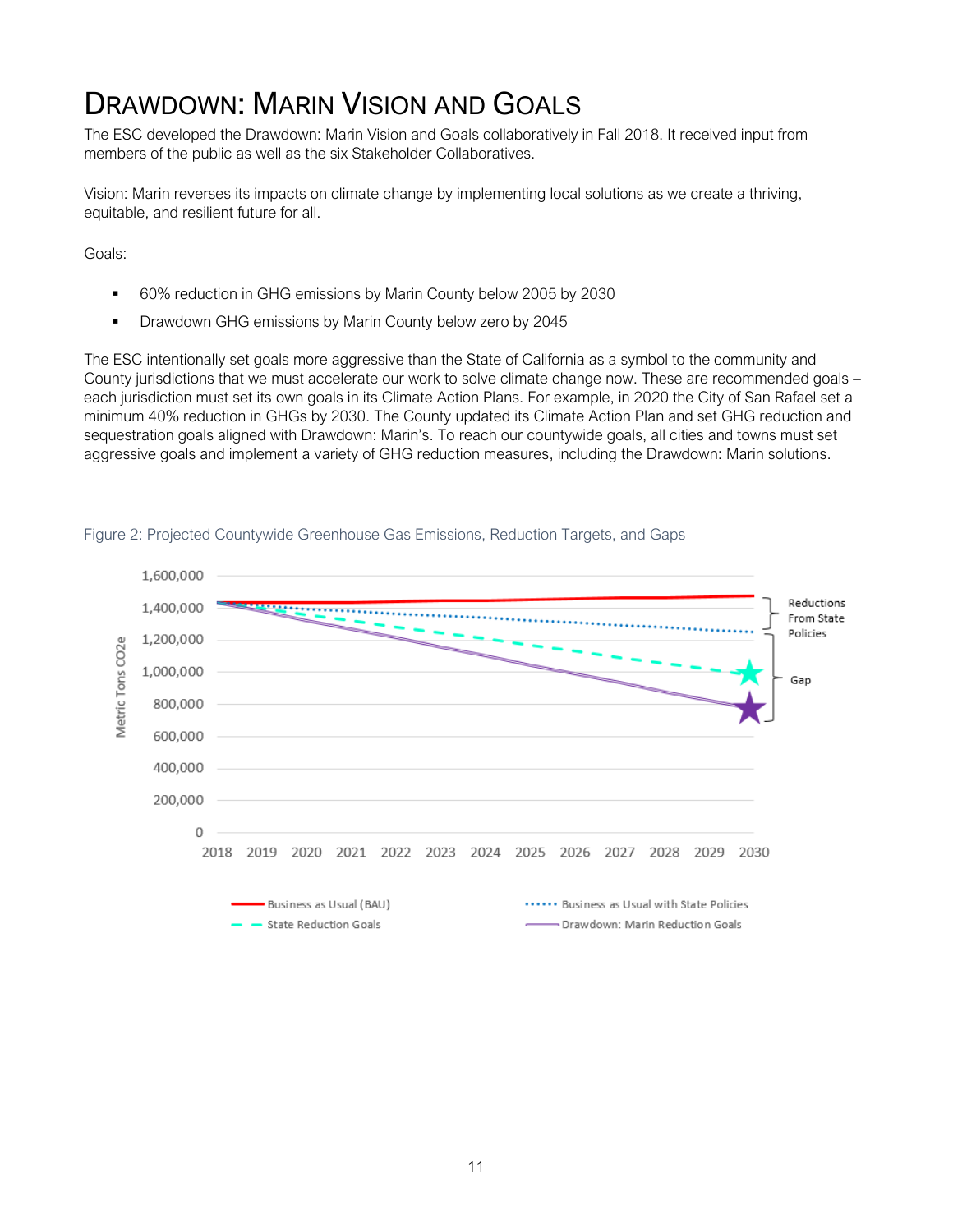# **MARIN COUNTY'S CLIMATE IMPACT**

Marin County is one of the most affluent counties in California and the United States. With wealth comes purchasing power. The more we collectively consume, the higher our GHG emissions are and the more significant our impact on the planet. Currently, local governments can measure GHG emissions two ways: production-based (current adopted protocol<sup>[3](#page-16-0)</sup>) or consumption-based (some jurisdictions are measuring and reporting these emissions, but it is not the formally adopted protocol).

Traditionally, per the US Community Protocol for Accounting and Reporting of Greenhouse Gas Emissions, local governments measure GHG emissions occurring within their geographic boundaries. To measure these emissions, local governments collect data on activities in the following sectors:

- Energy residential and commercial
- **Transportation 100% of trips that take place entirely within the County, 50% of trips that start elsewhere** and end in the County or start in the County and end elsewhere
- Agriculture domesticated animal operations and row crop operations
- Water & Wastewater processed, treated, and delivered
- Off-Road Equipment lawnmowers, construction equipment, agricultural equipment etc.
- Waste disposed at landfills in the County and waste sent to outside facilities

![](_page_16_Figure_9.jpeg)

![](_page_16_Figure_10.jpeg)

The latest year data is currently available is 2018.

<span id="page-16-0"></span><sup>3</sup> ICLEI USA, Local Governments for Sustainability, developed the U.S. Community Protocol for Accounting and Reporting of Greenhouse Gas Emissions (Community Protocol). Local governments use this protocol to measure and report the emissions associated with their communities.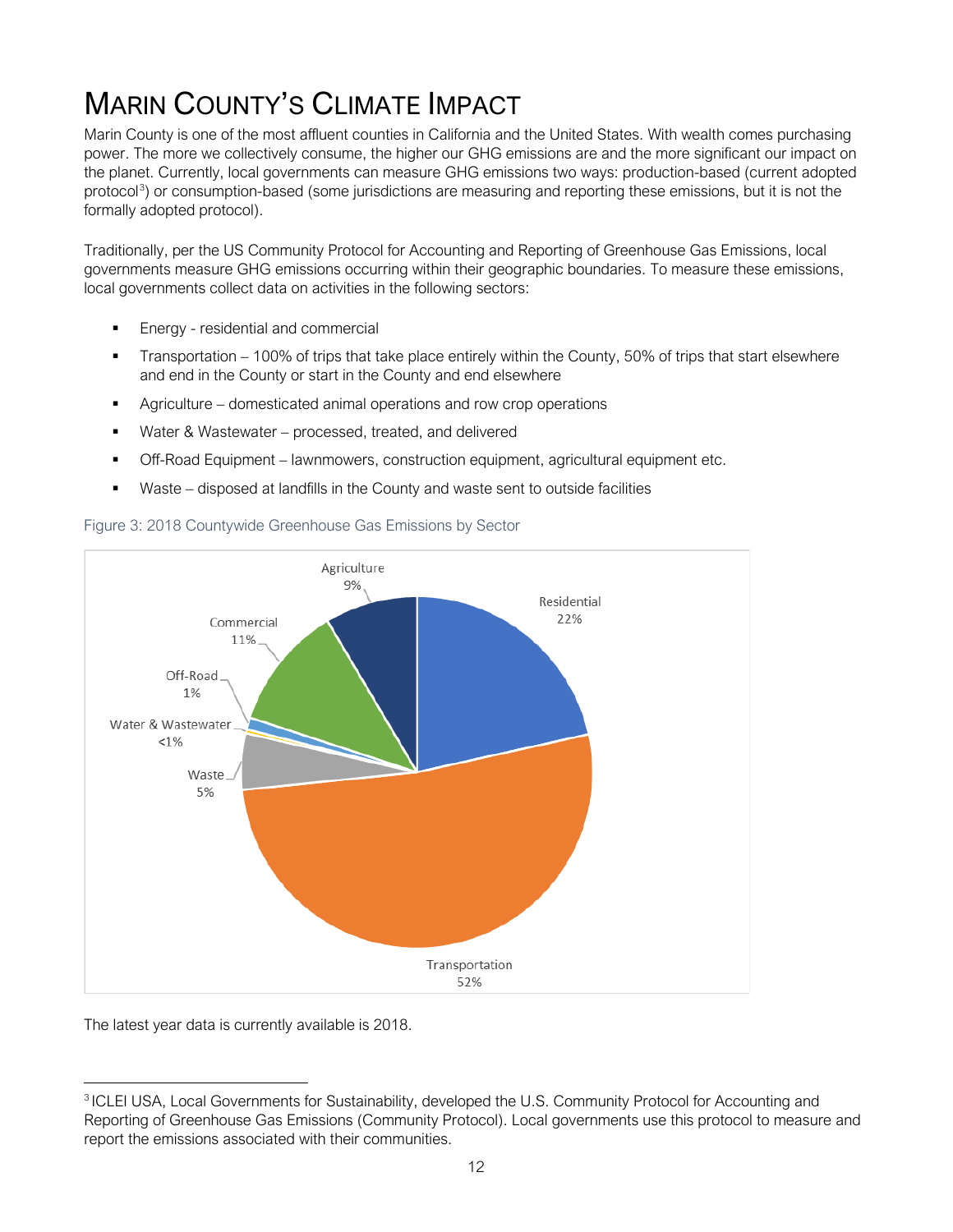Countywide, Marin County's total GHG emissions for 2018 were 1,435,431 metric tons of carbon dioxide equivalent (MTCO2e).

Production-based or geographic-boundary based GHG emissions inventories do not account for "life cycle" emissions - the overall impact of particular behavior or activity from production to disposal. Therefore, some local governments have started to calculate consumption-based GHG emissions, those emissions that result from the products and services bought regardless if they happen within or outside a community's physical boundaries.

## CONSUMPTION-BASED EMISSIONS INVENTORY (CBEI)

CBEIs allocates GHG emissions to the final consumers of those goods and services, rather than to the original producers of those GHG emissions. Communities rely heavily on the supply of goods and services from outside their physical boundaries. GHG emissions associated with supply chains are significant. Historically, local governments have focused on production-based/location-specific emissions because they occur from sources over which local governments often have more direct influence, are easier and more reliable to estimate and monitor.[4](#page-17-0)

CBEIs follow the flow of dollars through the economy to track production and consumption of goods and services. These inventories include emissions related to 5 basic sectors of consumption by households:

- **Transportation**
- **Housing**
- Food
- Goods
- Services

The Bay Area Air Quality Management District (BAAQMD) and the University of California Berkeley collectively prepared inventories for all nine Bay Area counties including all jurisdictions within those Counties. Marin County is the third highest emitter behind San Mateo and Santa Clara Counties. Additional information can be found on BAAQMD's website.<sup>[5](#page-17-1)</sup>

The latest year a consumption-based GHG emissions inventory was completed was for year 2013.

Marin County's total consumption-based GHG emissions for 2013 were 4,819,880 MTCO2e.

According to a report recently released by C40 cities<sup>[6](#page-17-2)</sup>,

- 80% of the cities have larger consumption-based GHG emissions than sector-based (63 out of 79).
- Over 50% of the cities have consumption-based emissions at least twice the size of their sector-based GHG emissions.
- 16 cities, mostly in Europe and North America have CBEs at least three times the size.

Marin County's consumption-based footprint is roughly 3 times that of its production-based inventory.

We must consider how our purchasing decisions directly lead to increased GHG emissions and how our decisions are and will continue to impact all of the County and the Bay Area region. For example, marginalized communities and

<span id="page-17-0"></span><sup>4</sup> *See Consumption-Based Emissions of C40 Cities*, *available at* https://www.c40.org/researches/consumption-basedemissions (last visited Mar. 18, 2020).

<span id="page-17-1"></span><sup>5</sup> Information is available at https://www.baaqmd.gov/about-air-quality/research-and-data/emission-

<span id="page-17-2"></span>inventory/consumption-based-ghg-emissions-inventory, last visited March 16, 2020.<br><sup>6</sup> Consumption-Based GHG Emissions of C40 Cities; for more information the C40 cities, visit https://www.c40.org/ cities.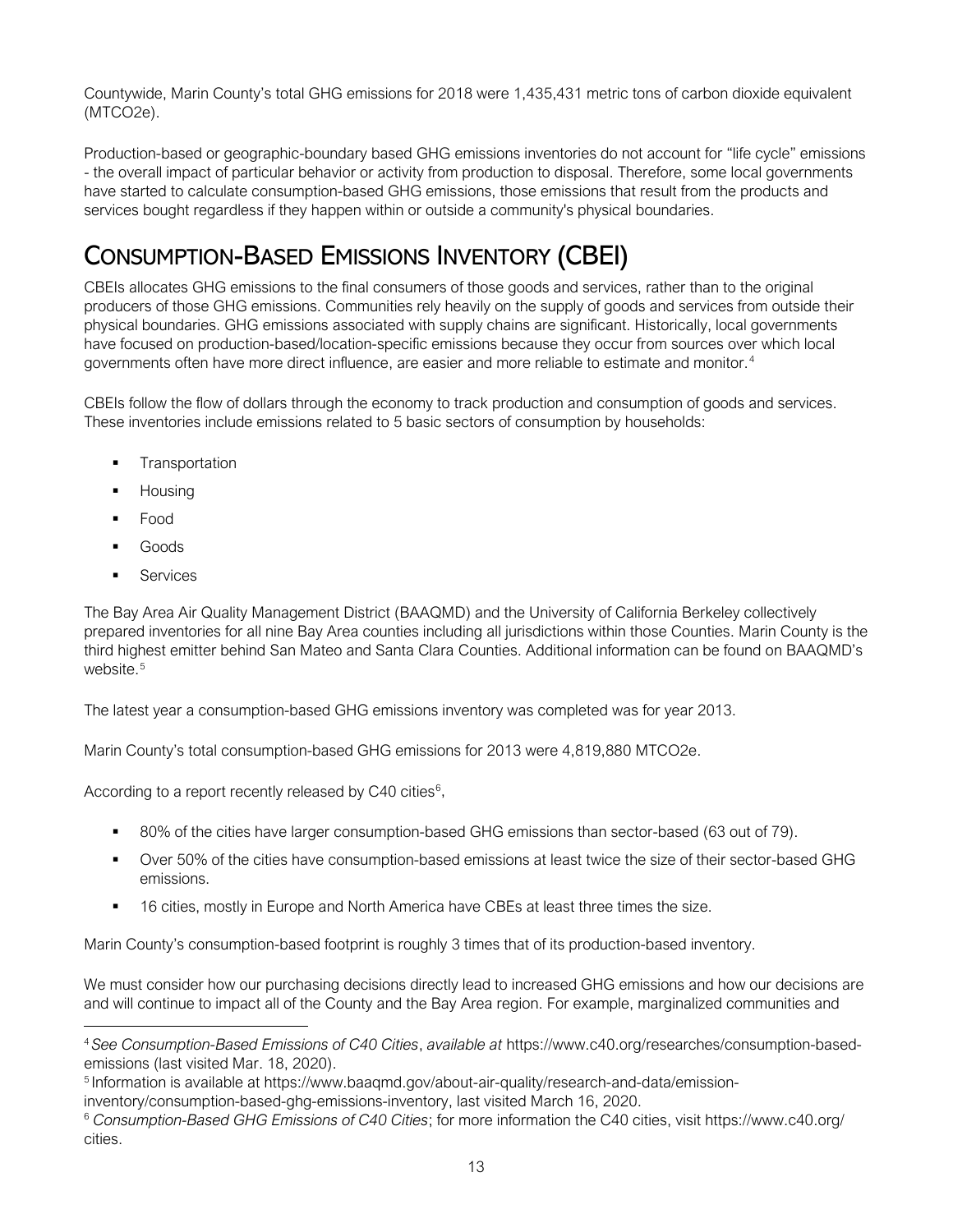communities of color are already experiencing worse air quality, increased levels of water and ground pollution, and shorter life expectancies. This is happening *now* in Marin City and the Canal District of San Rafael. [7](#page-18-0) Additionally, our neighbors living in the City of Richmond experience much worse air quality<sup>[8](#page-18-1)</sup> due to the Chevron refinery's operations (and other large industrial emitters). Many of us purchase fuel and that fuel comes from refineries around the Bay Area that we are privileged to *not* have located within Marin County.

Drawdown: Marin attempted to integrate this data and these considerations as solutions were developed understanding that projects, programs, and policies must address individual and corporate purchasing power and decisions and the upstream and downstream impacts of those decisions.

![](_page_18_Figure_2.jpeg)

Figure 4: Production-based vs. Consumption-based

The following consumption-based emissions icon is used in this document and appendices to represent measures that address consumption-based or embodied emissions in the goods and services we purchase and use.

![](_page_18_Picture_5.jpeg)

<sup>7</sup> Marin County CalEnviroScreen3.0 results, *available at* https://oehha.ca.gov/calenviroscreen/report/ calenviroscreen-30, (last visited Mar. 18, 2020).

<span id="page-18-1"></span><span id="page-18-0"></span><sup>&</sup>lt;sup>8</sup> See id. Contra Costa County and City of Richmond CalEnviroScreen 3.0 results.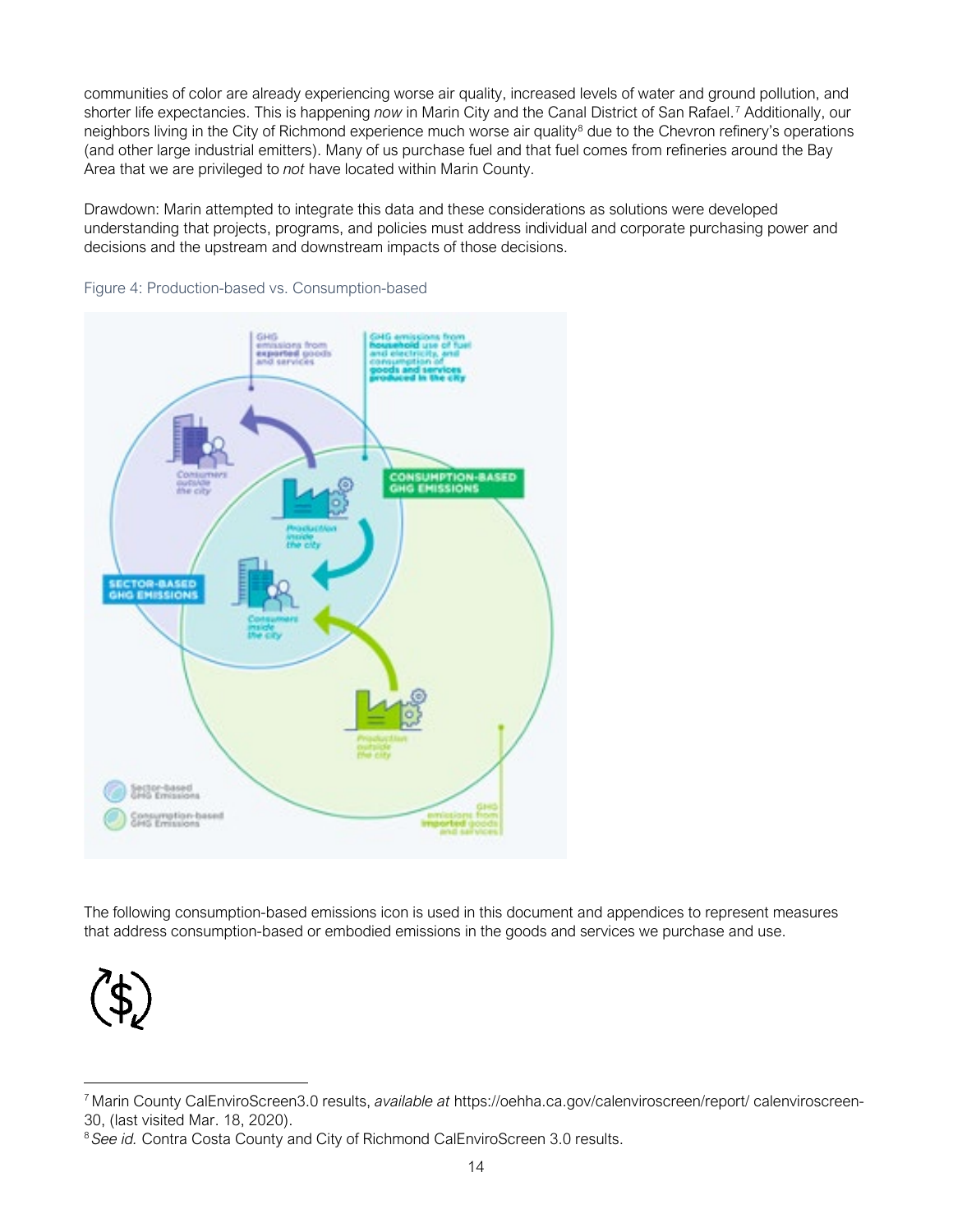## DRAWDOWN: MARIN LOCAL CLIMATE CHANGE SOLUTIONS

Together we can solve climate change. This plan demands action now – we must try, fail, and try again until we have a series of projects, programs, and policies in place that will dramatically reduce GHG emissions, increase carbon sequestration, increase personal and community resilience and address historic and current racial and social inequities.

The County of Marin, in its role as the backbone of Drawdown: Marin, worked with over 150 people over 2 years through 6 Stakeholder Collaboratives to develop ideas for local solutions to climate change. Based on this process and input, the following is a list of recommended actions we must collectively take:

- Now (2021- 2023, 0-2 years) (includes Endorsed Solutions)
- Then (2024-2030, 3-6 years), and
- Next (2031 2045, 7-15 years)

Detailed information on each solution, including how each addressed equity, is found in Appendix E.

If all, Now (including Endorsed Solutions) and Then (2021-2030) solutions (mitigation) were implemented by 2030, estimated annual GHG emissions reductions are approximately 534,622 MTCO2e annually, exceeding the 2030 goal of 482,629 MTCO2e reduction. An additional 525,106 MTCO2e can be sequestered, beyond direct emissions mitigation by 2045.There is still a "gap" of 394,438 MTCO2e that needs to be reduced or sequestered to meet the 2045 goal. Some of this gap could be filled by State and local policies not yet enacted.

The GHG emissions reductions and sequestration estimates were developed by volunteers in each Stakeholder Collaborative and may need to be refined based on a variety of ever-changing factors, e.g. participation rates, energy data, technology adoption, etc. and to ensure the estimates are consistent with Community Protocol quantification methodologies. Drawdown: Marin will implement solutions based on but not limited to funding availability, staff time, political will, community support, and other factors.

## NOW (2021-2023) – ENDORSED SOLUTIONS

The ESC developed Guiding Principles and Solutions Evaluation criteria (see Appendix D) so it could evaluate each Collaborative's solutions and determine if each solution would help Drawdown: Marin achieve its goals; if it would and it was shovel-ready, then the ESC offered Endorsement. Six collaboratives presented to the ESC and it chose to endorse seven solutions for immediate implementation. The Drawdown: Marin Coordinator provided various support to the lead implementers including: funding research, funding recommendations, relationship building with key partners to accelerate implementation, marketing of the solutions, and assisted with research related to program and policy design and implementation.

![](_page_19_Picture_11.jpeg)

ZERO EMISSIONS VEHICLES – DRIVE CLEAN BAY AREA  $(\text{\textcircled{\$}})$ 

Fuel-switching to zero-emission passenger vehicles to address 40%+ of Marin Countywide GHG emissions. This solution will accelerate widespread adoption of zero-emission vehicles by Marin's residents and employees through a new collaborative campaign, Drive Clean Bay Area.

![](_page_19_Picture_14.jpeg)

MARIN CARBON FARMING INITIATIVE

This initiative would expand Carbon Farm Planning and high impact measure implementation to reach a large scale of acreage and operations in Marin County; by 2030, it would engage, 60 Marin farms and ranches across 30,000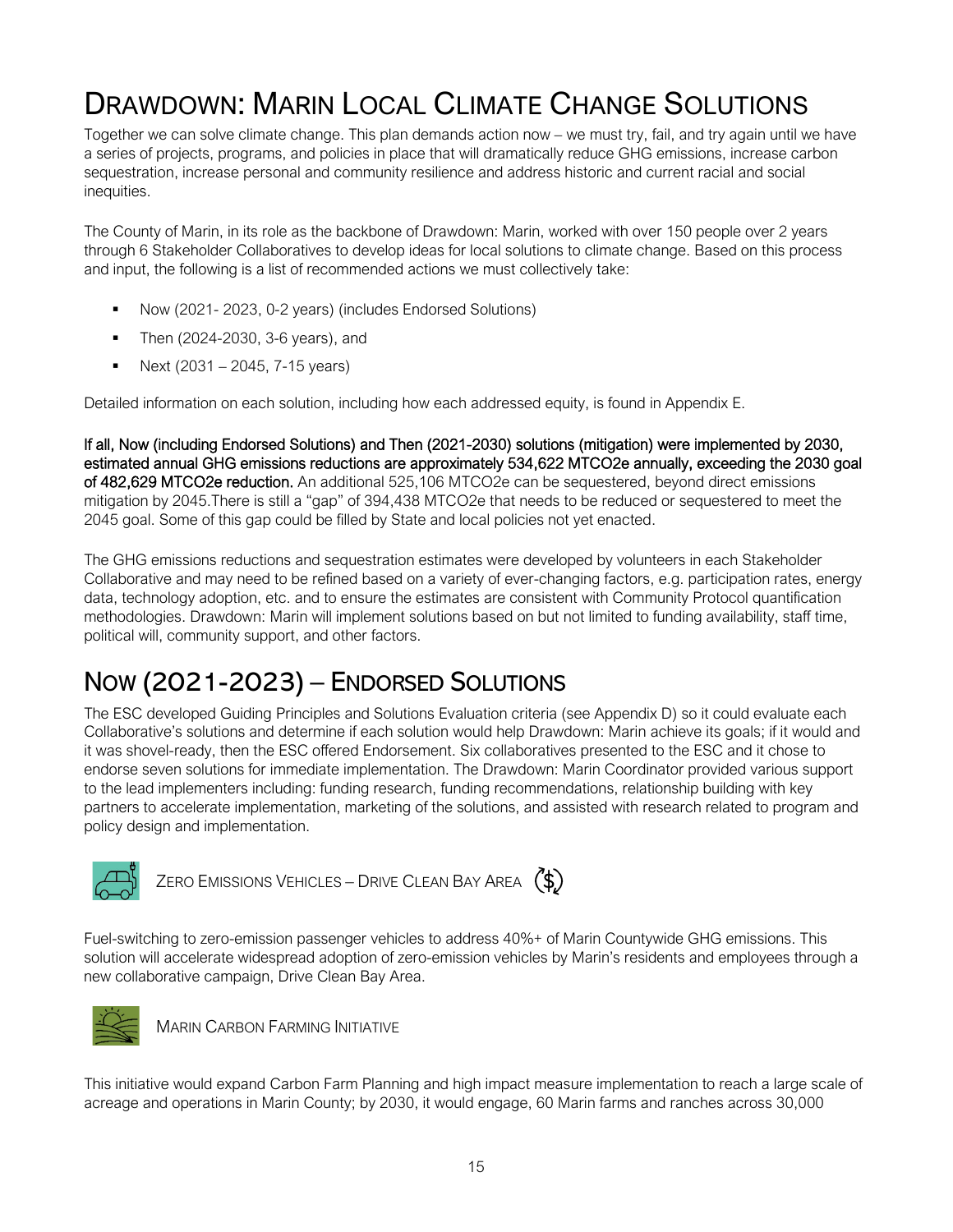acres, sequestering 185,83[9](#page-20-0) MTCO2e<sup>9</sup> and by 2045, it would engage 180 Marin farms and ranches across 90,000 acres<sup>[10](#page-20-1)</sup>, sequestering over 525,000 MTC02e.

![](_page_20_Picture_1.jpeg)

AGRICULTURAL INSTITUTE OF MARIN'S (AIM) CENTER FOR FOOD AND AGRICULTURE  $(\text{\$})$ 

![](_page_20_Picture_3.jpeg)

The Center for Food and Agriculture and the Zero Waste Farmers Market will be the connection point between those who need quality, nutrient-dense foods and those who make their livelihood providing it in a way that regenerates healthy soils, healthy pastures, and healthy seas.

![](_page_20_Picture_5.jpeg)

BIOMASS STUDY/RECOVERY PATHWAYS  $(5)$ 

Assess the biomass recovery flows in Marin County and analyze different sequestration and GHG emissions reduction potential of alternative recovery pathways. The study will inventory existing biomass flows and increased flows due to SB 1383 (2016) and Measure C (2020). Funding is needed to conduct the study.

![](_page_20_Picture_8.jpeg)

MICROGRIDS – FAIRFAX PAVILION PILOT PROJECT (\$)

The Town of Fairfax and its partners are working to build a Community Resilience Center at the Fairfax Pavilion. This project will leverage existing solar photovoltaic (PV) systems at the Fire and Police Stations and the Pavilion and will add additional solar, batteries, and a new inverter. The project will leverage Self-Generation Incentive Program (SGIP) funding, the MCE Resilience Fund, and other funding sources to build the project. When complete, it will provide a community gathering space, childcare center during public safety power shut-off (PSPS), showcase the latest battery storage technology, and educate and inspire other cities and town to pursue similar projects.

![](_page_20_Picture_11.jpeg)

COMMUNITY RESILIENCE HUBS

The City of San Rafael and County of Marin propose two Community Resilience Hubs at the Albert J. Boro Community Center/Pickleweed Park and the County Health and Wellness Campus. Working with Canal District-based community organizations and nonprofits and the County's Health and Human Services Department, the City and County will build Hubs that serve the community and coordinate communication, distribute resources, reduce GHG emissions, and helps prepare the community for emergencies. The Hubs may include community gardens, health clinics, communications center, green power, and recreational/educational opportunities.

![](_page_20_Picture_14.jpeg)

RESILIENT NEIGHBORHOODS - CLIMATE PROTECTION AND RESILIENCE (CPR) FOR THE PLANET

![](_page_20_Picture_16.jpeg)

CPR for the Planet will adapt Resilient Neighborhood's (RN) proven comprehensive behavior-change program to engage residents throughout Marin in reducing GHG emissions and becoming resilient to climate-linked emergencies. CPR for the Planet will provide a replicable model to engage 1,000 residents to reduce 2,642 MTCO2e annually by 2023 and 3,713 residents to reduce 9,427 MTCO2e annually by 2030. CPR for the Planet will test five pilot training programs, designed with community input, to equitably reach audiences including: Spanish speakers, low-income, older adults, parents, individuals with high carbon footprints, and others, through online and offline

<span id="page-20-0"></span><sup>9</sup> Estimates provided by Jonathan Wachter, Marin Agricultural Land Trust, Sept. 23, 2020.

<span id="page-20-1"></span><sup>&</sup>lt;sup>10</sup> There are 167,000 acres of farms and ranches in Marin County. The University of California Cooperative Extension (UCCE), Amazing but True Facts about Marin County Agriculture, available at https://ucanr.edu/sites/uccemarin/files/30457.pdf.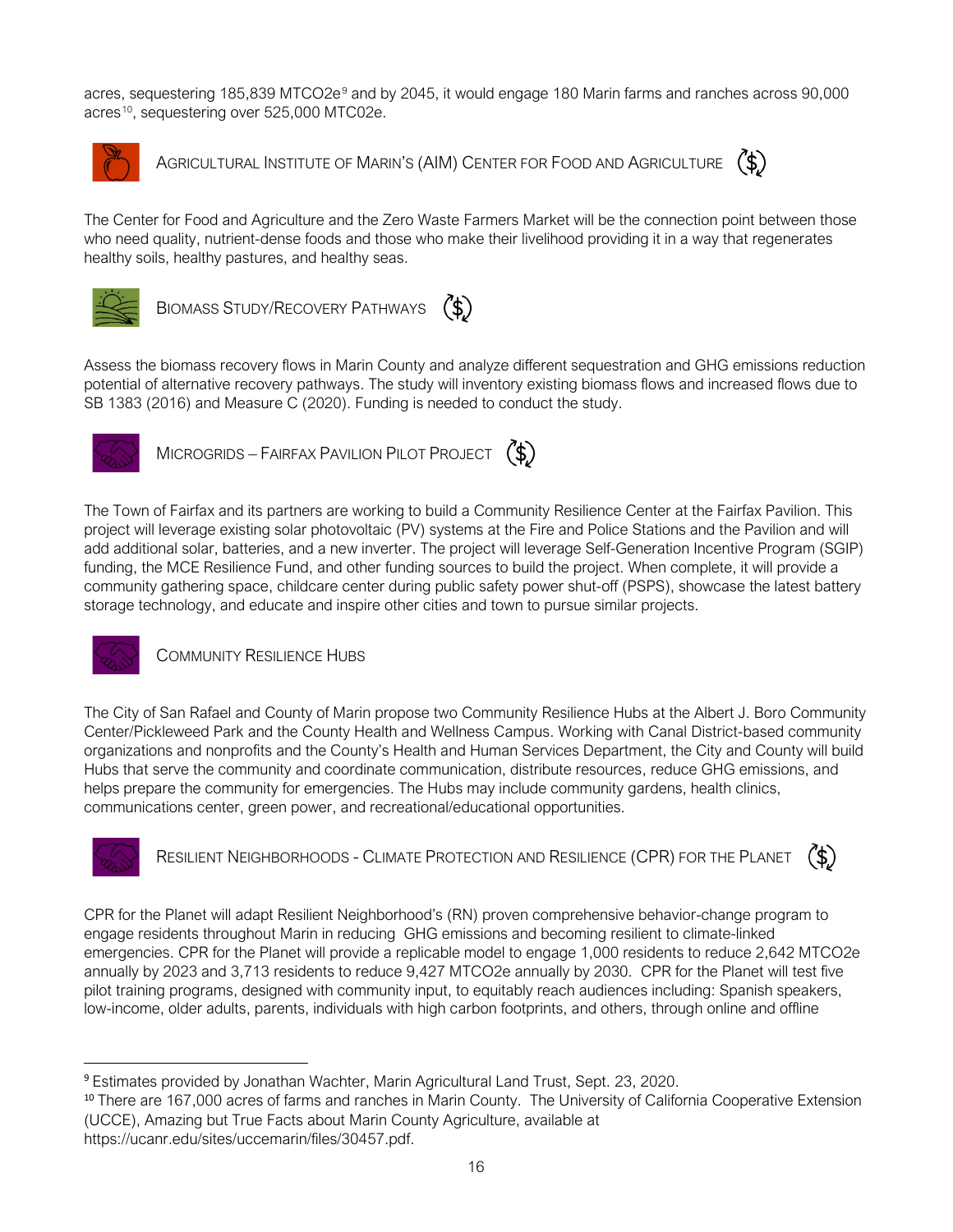programs that include consumption, reducing climate anxiety, and engage everyone in achieving climate responsible lifestyles.

## NOW (2021-2023) – ADDITIONAL SOLUTIONS

The solutions in the previous section are currently being implemented and need to be accelerated between now and 2023.

Additional solutions are categorized as follows:

- Existing, lead implementer identified and already implementing
- New solutions (may or may not be ready for implementation)
- Additional potential actions (not ready for implementation)

### Existing, lead implementer identified and already implementing

![](_page_21_Picture_8.jpeg)

ADVANCED COMMUNITY ENERGY (ACE) PILOT

Proposed statewide legislative initiative and program to develop local energy resources across all California cities and counties, addressing today's energy grid needs. State would provide funding, technical assistance, and other support so communities can implement ACE systems, e.g. microgrids, solar plus battery back-up.

![](_page_21_Picture_11.jpeg)

ALL-ELECTRIC SHARED MOBILITY HUB (NEW SOLUTION, BUT IMPLEMENTATION STARTED)

Expand electric mobility services and charging equipment at the Larkspur Ferry Terminal (Terminal), allowing for electric bikes, electric carsharing, additional electric vehicle (EV) charging, and electric shuttles to serve commuters going to and from the Terminal. These electric mobility services would be integrated with infrastructure improvements to prioritize and improve transit, biking, and walking to this hub.

![](_page_21_Picture_14.jpeg)

BLUE CARBON HOG ISLAND OYSTER COMPANY PILOTS

In 2019, a pilot project between Hog Island Oyster Company and Salt Point Seaweed was completed. The pilot project aimed to grow edible seaweed in Tomales Bay and measure the carbon sequestration and water quality benefits that resulted. To conduct additional studies, additional funding is needed. In some instances, results may indicate that regulatory or legislative changes are needed to advance aquaculture.

![](_page_21_Picture_17.jpeg)

LOAD SHIFT PILOT PROGRAM (\$)

Use deployed devices to shift energy use during the day and provide grid services, e.g. reduce energy use in the evenings when electricity often comes from dirtier sources like natural gas. Shifting energy use to the daytime means that use is likely solar or wind generated. Additionally, reducing energy use in the evenings can reduce customers costs since time of use rates are higher in the evenings. Devices can be controlled by third-parties, e.g. OhmConnect, that send signals to high energy-using devices such as refrigerators. Load shift programs are also available for business customers. Shifting when they use electricity to non-peak times can dramatically reduce demand charges on their electricity bills lowering their overall operating costs.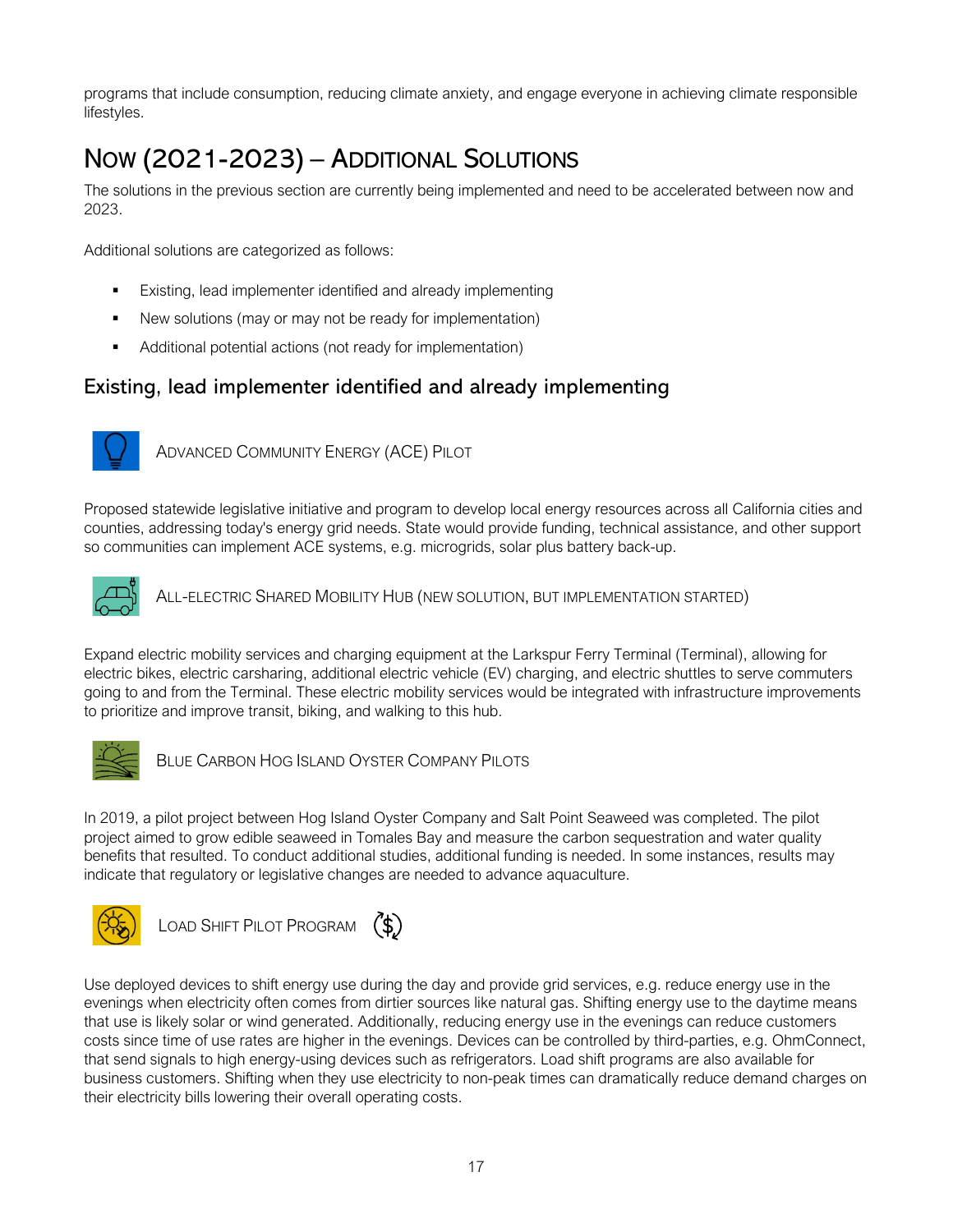![](_page_22_Picture_0.jpeg)

### BUILDING ELECTRIFICATION PROGRAM  $(\text{\$})$

The County of Marin received a Bay Area Air Quality Management District (BAAQMD) grant (\$296,997) and contributed \$150,000 of matching funds to implement a "building decarbonization pilot project" also known as Electrify Marin. In January 2019, this program started offering rebates to single family property owners for the replacement of natural gas appliances with efficient all-electric units. The County may continue to issue rebates post-2020 and/or leverage lessons learned to design and implement a more comprehensive program that results in more appliance conversions. The County should continue working with MCE Clean Energy to educate people about MCE's GHG Free campaign and the ability to opt up to 100% renewable energy.

![](_page_22_Picture_3.jpeg)

COMMUNITY-BASED INTEGRATED MOBILITY SERVICES

A prototype mobility system that will be designed from the bottom up with wide community involvement from the beginning, conducting a thorough needs assessment to determine the barriers to participation and the transit services that have the highest chance of success. It would include a mobility app with both private and public transportation options and would feature disbursement for all services with one easy payment. The program would be packaged as a "membership" program with 100% community participation to foster a culture based on sustainable travel.

![](_page_22_Picture_6.jpeg)

 $(5)$ AGRICULTURAL COMMUNITY EVENTS FARMERS MARKETS (ACEFM) CURBSIDE PICK-UP PROGRAM

ACEFM developed an online ordering and curbside pick-up program in response to COVID-19. This program ensures high-risk producers, farmers, vendors, and customers can still sell and purchase items. ACEFM wants to expand this program by offering delivery options, pick-up locations or "food hubs" in low and moderate income communities where there is no access to farmers markets, and to track and report program metrics, e.g. reduced food waste, new jobs, and reduced vehicle miles traveled.

### New Solutions (may or may not be ready for implementation)

![](_page_22_Picture_10.jpeg)

ORGANIC WASTE DIVERSION & PUBLIC COMPOST USE (\$)

Prevent organic waste from being landfilled (one pillar in the resilient food system) by implementing three measures: 1) increased organics processing capacity by supporting compost facility expansion permitting, 2) investment in food scrap diversion technology, and 3) scale up existing initiatives to increase compost use through community gardens and backyard composting.

![](_page_22_Picture_13.jpeg)

![](_page_22_Picture_14.jpeg)

Expand upon existing collaborative work to launch a county wide initiative that leverages the COVID-induced food system awareness to showcase the elements of a resilient food system and ways that consumers can engage directly in solutions. There are three components to the initiative: reporting on food resiliency statistics as part of the recovery effort, mapping where community members can "join the resilient cycle", and more effectively linking resources and marketing/outreach efforts across the Marin food network, working with local jurisdictions to coordinate a food recovery network as required by SB 1383.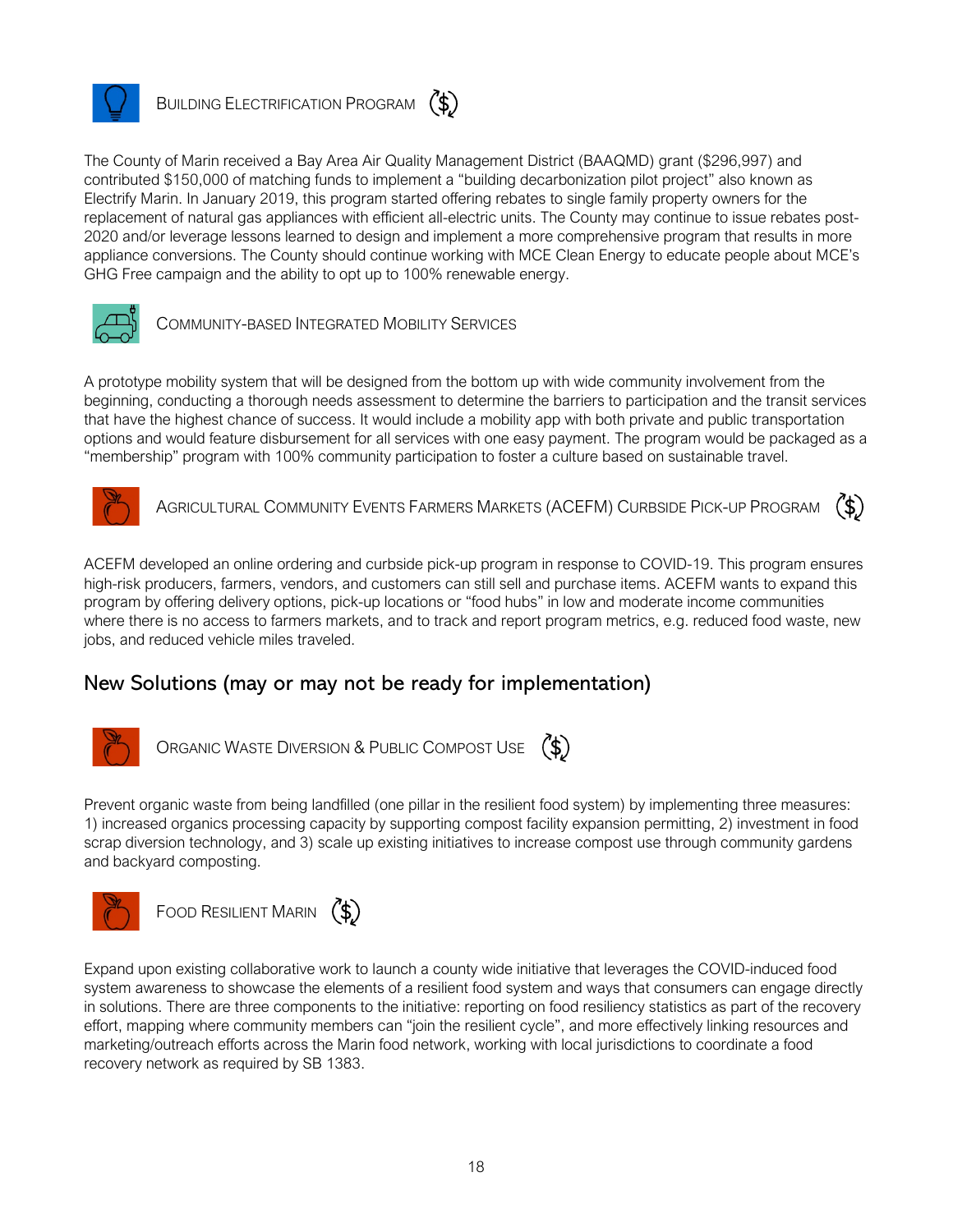![](_page_23_Picture_0.jpeg)

YOUTH ENGAGEMENT – HEALTHY FOOD VIDEOS VIA TIKTOK  $(\$)$ 

Create a fun series of TikTok videos on how students can reduce plate waste. Sanzuma and San Rafael City School (SRCS) will share the videos with all Marin County students through a variety of outlets such as: Instagram, Facebook, text messages to parents, classrooms, and on school TVs while students are in line for lunch.

![](_page_23_Picture_4.jpeg)

WATER-ENERGY NEXUS – MICRO-HYDRO TURBINES, MARIN MUNICIPAL WATER DISTRICT (MMWD)

Harness sustainable energy throughout Marin County's water distribution cycle by installing micro-hydroelectric turbines within MMWD's existing water pipeline infrastructure. These turbines generate energy from the natural flow of water and excess pressure in pipelines. This on-site renewable energy generation will reduce the amount of grid power MMWD needs to purchase, therefore reducing GHG emissions. It will also create a more resilient water supply, e.g. MMWD could still generate energy during public safety power shut-off (PSPS) events.

![](_page_23_Picture_7.jpeg)

RESILIENCE COORDINATING COUNCIL (RCC)

A Resilience Coordinating Council (RCC) can counter the adverse psychological & psycho-social-spiritual reactions to climate-enhanced traumas and toxic stresses by bringing together a wide range of uncommon partners to co-create and implement innovative local networks that foster and sustain mental wellness and resilience before, during, and after climate disasters. Using a "train the trainer" model to train frontline workers, agency staff, educators, climate activists, and community leaders in mental wellness and resilience tools, these individuals they care for themselves and help others affected by climate related toxic stresses and trauma. Additional research into potential partners and Council structure needs to be completed.

![](_page_23_Picture_10.jpeg)

"KNOW YOUR BLUE LINE" SEA LEVEL RISE PUBLIC ART PROJECT

Sea level rise is already happening and will get worse as time passes. Critical infrastructure is at risk and rising waters have and will have serious impacts on Marin County's most vulnerable populations. Increasing awareness about sea level rise is crucial to moving forward with a variety of strategies to deal with this disaster. The "Know Your Blue Line" public art project will demonstrate to the public where expected sea levels will rise and by what time horizon. The blue line will be accompanied by additional public service announcements in advance of high tide and flooding events and planning/training (expand upon Community Emergency Response Team (CERT) program) for floods in at-risk communities.

### Additional potential actions (not ready for implementation)

![](_page_23_Picture_14.jpeg)

COUNTYWIDE DECISION-MAKING PLATFORM (\$)

The Drawdown: Marin Buildings + Infrastructure Collaborative proposed a "decision-making platform" solution so the County (and other jurisdictions) could evaluate and prioritize climate change projects across the County. The Drawdown: Marin Coordinator investigated options for this platform including:

- EarthShift Global's Sustainable Return on Investment (S-ROI) tool.
- Global Footprint Network's Net Present Value Plus (NPV+) framework.
- DecisionLens Project Prioritization software/tool.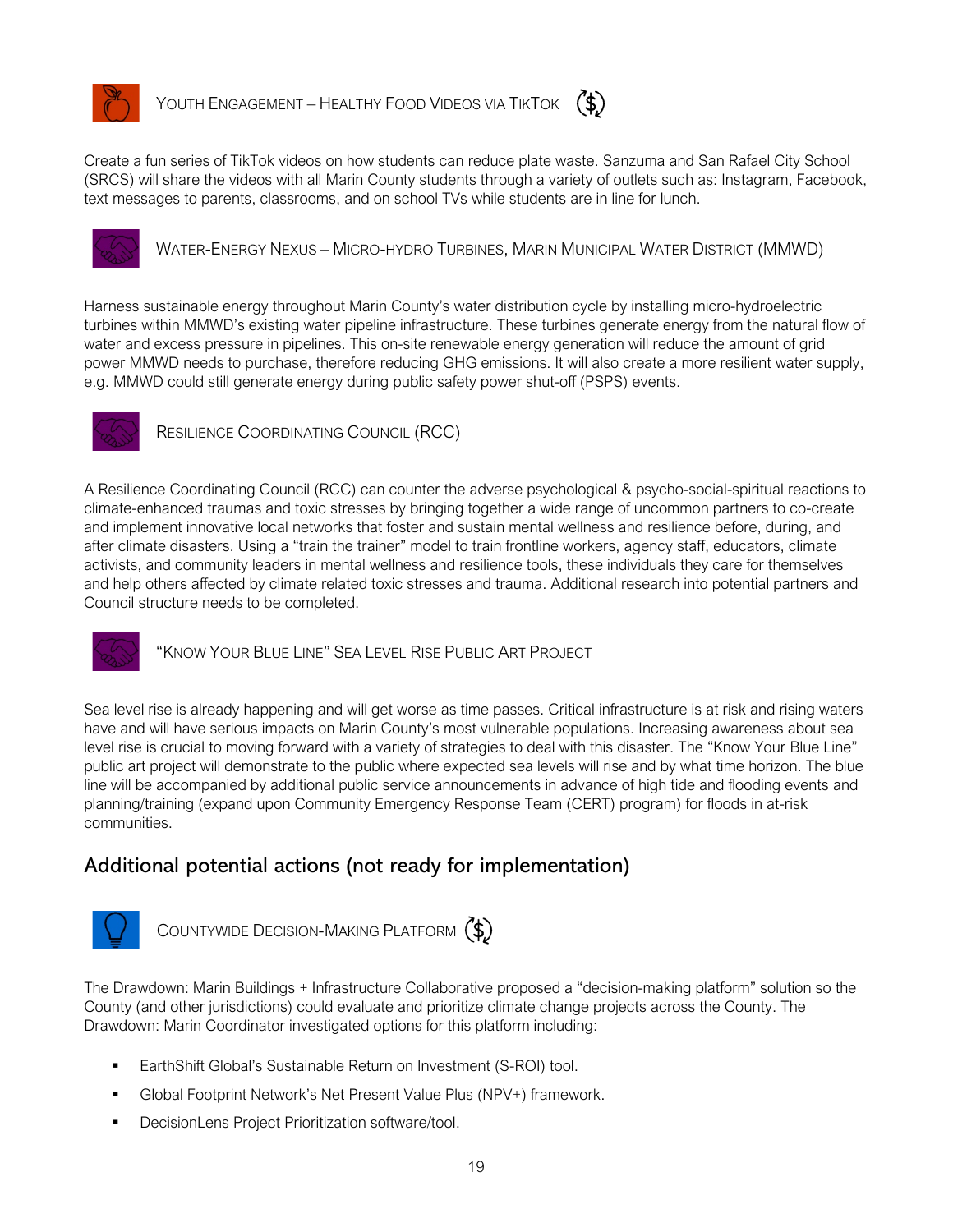The ESC decided to pursue DecisionLens, but only when cities, towns, and County Staff were able to designate staff time to complete a no-cost Proof of Value pilot. This pilot would involve forming a stakeholder group, developing evaluation criteria (social, environmental, and financial), selecting 3-5 projects to analyze, and assessing results.

![](_page_24_Picture_1.jpeg)

TRANSPORTATION ORDINANCES AND POLICIES

A mix of Government and private sector policies are needed to lower transportation emissions. For example, electric vehicle (EV) and bus-only purchase/lease policy, required EV charging for businesses of a certain size, required prewiring for EV charging stations at renovated or new multi-family dwellings, banning the issuance of business licenses for new gas stations, and allowing 5G communications technology<sup>[11](#page-24-0)</sup> to support the interconnection and use of EV charging stations, smart phones, and other smart devices.

![](_page_24_Picture_4.jpeg)

MARIN CLIMATE MOBILIZATION DECADE

Generate public funds through one or more public funding mechanisms. Potential mechanisms include property tax assessments, a sales tax, and/or issuing bonds. These additional revenues would allow for the implementation of a comprehensive Marin Climate Mobilization ensuring that Drawdown: Marin objectives are funded for the coming decade, when they are most critically needed.

![](_page_24_Picture_7.jpeg)

![](_page_24_Picture_8.jpeg)

Increase residential (then commercial) solar and solar plus storage installations countywide; increase Deep Green enrollment and MCE opt-in by providing technical assistance to customers, increasing outreach and engagement efforts, and offering additional incentives. MCE Clean Energy is leading efforts to increase residential solar plus storage. There are mixed opinions about the need to install more local solar generation without battery since we have more solar than we use during the day and this energy is not available in the evenings.

## THEN (2024-2030)

### Existing, needs to be scaled

![](_page_24_Picture_12.jpeg)

TRANSIT ORIENTED MIXED-USE DEVELOPMENT

Transit-oriented, mixed use development is "the creation of compact, walkable, pedestrian-oriented, mixed-use communities centered around high-quality train systems."[12](#page-24-1) Over 50% of countywide emissions are attributed to the transportation sector and this development approach would decrease dependence on cars for mobility. Inventory the existing areas, such as those in the Countywide Plan, that have TOD zoning or overlays. Existing zoning may need revisions to allow for increased density and mixed-uses near transit, e.g. SMART train stations.

<span id="page-24-0"></span><sup>11</sup> Drawdown: Marin does not have an official stance on whether expanding 5G in Marin County is necessary to support the interconnecting and use of EV charging stations, smart phones, and other smart devices. It will need to be further assessed as part of development of ordinances and policies.<br><sup>12</sup> Homepage, http://www.tod.org/ (last visited Apr. 10, 2020).

<span id="page-24-1"></span>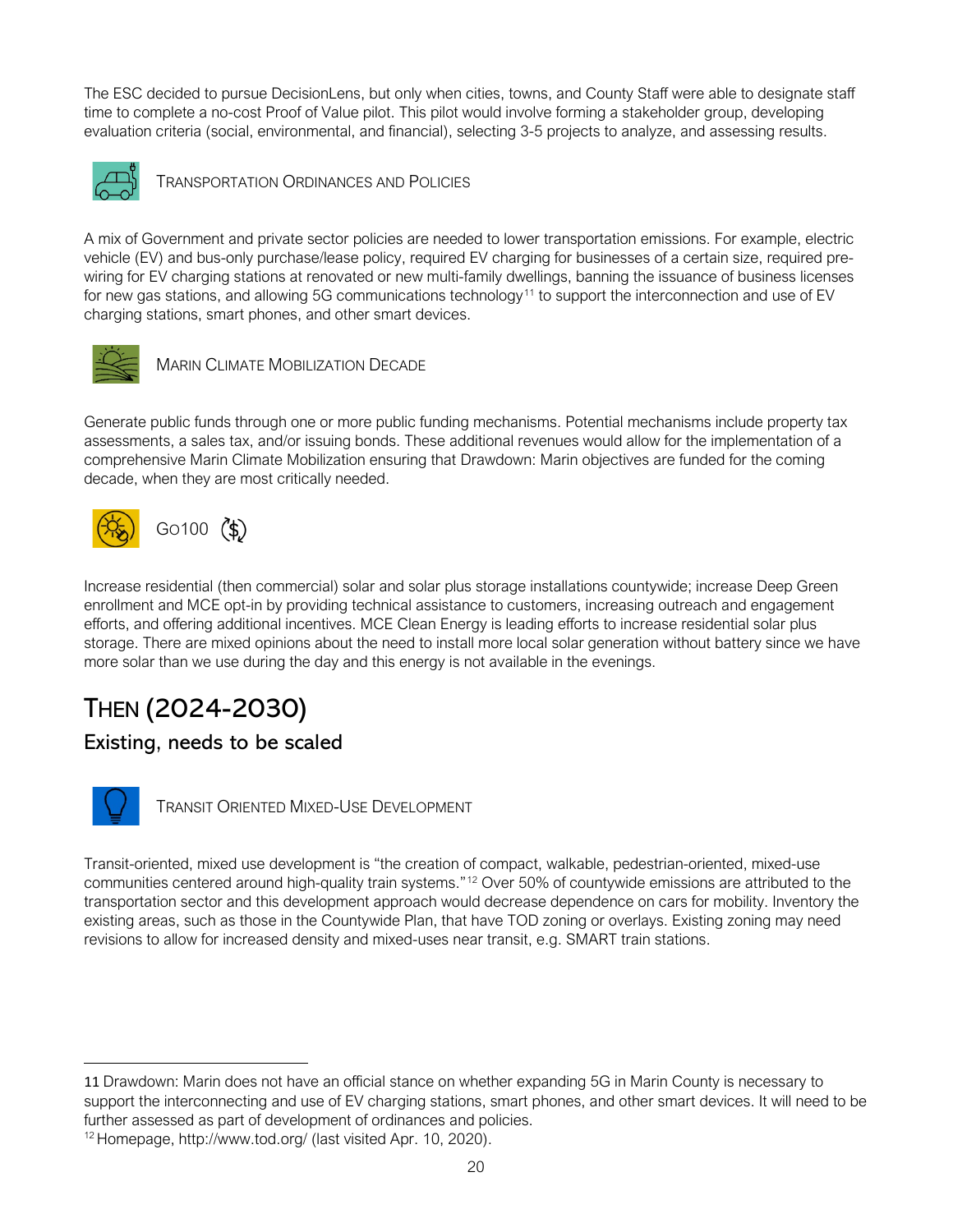![](_page_25_Picture_0.jpeg)

#### REZONING OF SINGLE-FAMILY HOMES

Marin is experiencing both a housing crisis and a climate crisis. Seventy-two percent of existing housing in Marin County is zoned single-family. Permitting more density in existing neighborhoods, via "cottage overlays" will allow more people to live near transit and job sites, reducing transportation-related GHG emissions. It will also allow Marin to house its workers and residents without encroaching on our protected open space. Without rezoning, there is limited opportunity for new housing development in Marin. Additionally, Marin's aging population is often isolated, in large homes with no support structure. This type of ordinance would have multiple benefits including increasing housing stock, connecting older individuals with others, and increasing financial health of older adults.

![](_page_25_Picture_3.jpeg)

AFFORDABLE HOUSING ON STATE-OWNED PROPERTY

Governor Newsom signed Executive Order (EO) N-06-19 Affordable Housing Development to address the shortage of housing for Californians. Specifically this EO addresses communities that do not build their "fair share of housing" and identifies an opportunity to build additional housing on state-owned land, which is often times located in and near urban areas.<sup>[13](#page-25-0)</sup> Using the interactive maps developed by the State, local jurisdictions should understand what stateowned parcels are ideal for new housing development. The State Department of General Services will then issue RFPs to develop priority parcels across the State.

### Existing, lead implementer identified and already implementing

![](_page_25_Picture_7.jpeg)

BLUE CARBON WETLANDS RESTORATION

The Marin County Public Works Department is already working to restore tidal wetlands at McInnis Marsh and the Novato Baylands. Both projects are under way - McInnis Marsh is finalizing design and environmental review and Deer Island (one of several potential Baylands projects) is in design phase. Construction funding is needed for both, and both will require significant capital. County Staff assumes both projects will seek Measure AA[14](#page-25-1) (\$25 million available annually) and other wetlands restoration-type grant funding.

### New Solutions

None.

### Additional potential actions (not ready for implementation)

None.

## NEXT (2031-2045)

All of the solutions listed in the previous section should continue to be implemented year-over-year or until program or project specific goals are met. There are no solutions that Drawdown: Marin should wait to implement until 2031. It is

<span id="page-25-0"></span><sup>&</sup>lt;sup>13</sup> See Executive Order N-06-19 Affordable Housing Development available at

https://cadgs.maps.arcgis.com/apps/webappviewer/index.html?id=392e5e687e9041bb8f20e3acc5b211c7 (last visited Nov. 18, 2020). There are 4 potential sites in Marin totaling 19.93 acres. *See id*.

<span id="page-25-1"></span><sup>14</sup> "Measure AA, or the San Francisco Bay Clean Water, Pollution Prevention and Habitat Restoration Measure, was a revenue generating measure placed on the June 2016 ballots of the nine-county San Francisco Bay Area by the Restoration Authority. The measure proposed a 20-year, \$12 parcel tax to raise approximately \$25 million annually, or \$500 million over twenty years, to fund restoration projects in the Bay.", http://sfbayrestore.org/overview (last visited June 22, 2020).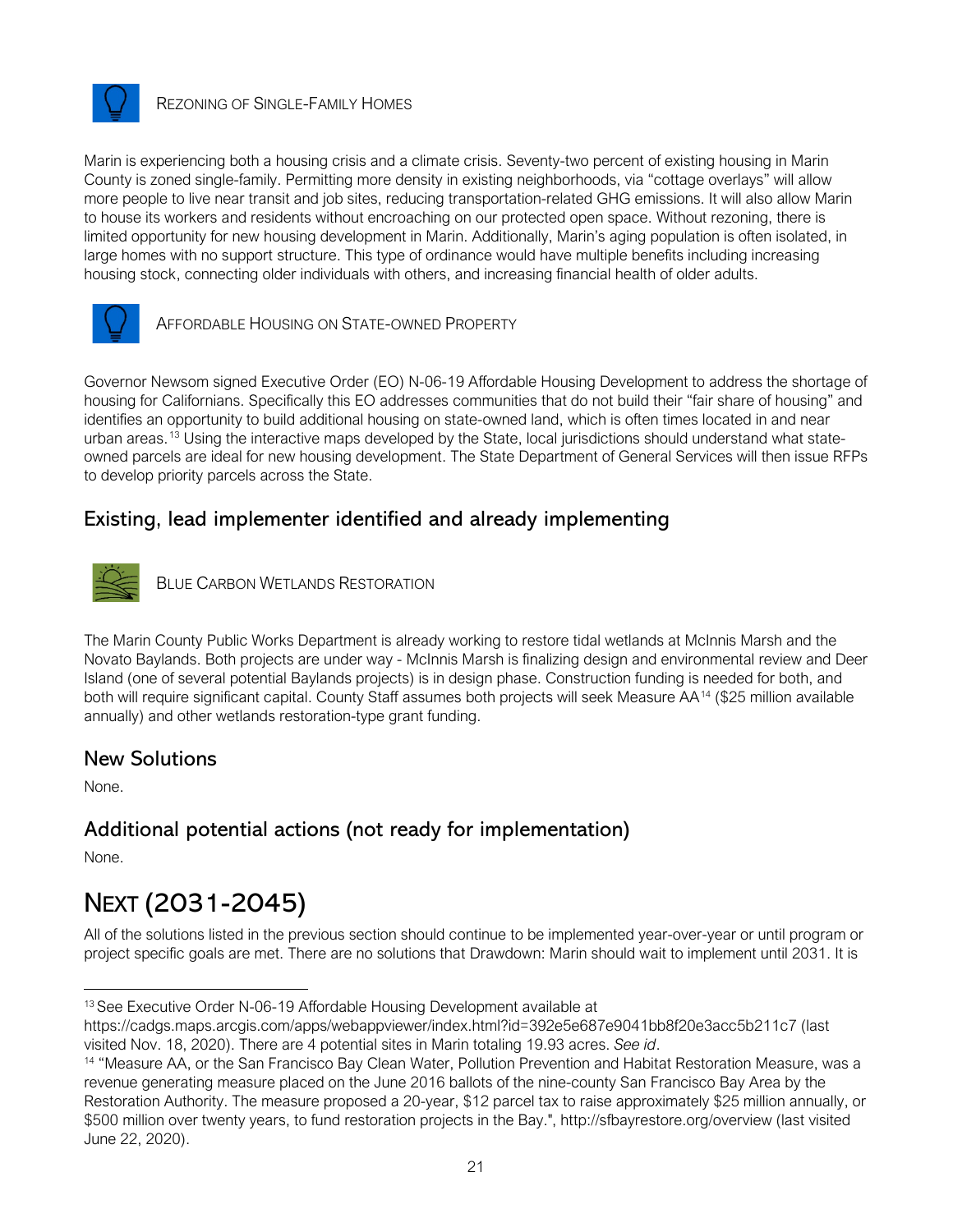feasible that new ideas will emerge in the coming months and years. Those ideas should be considered and phased in as appropriate to the Drawdown: Marin plan to meet our 2030 and 2045 goals.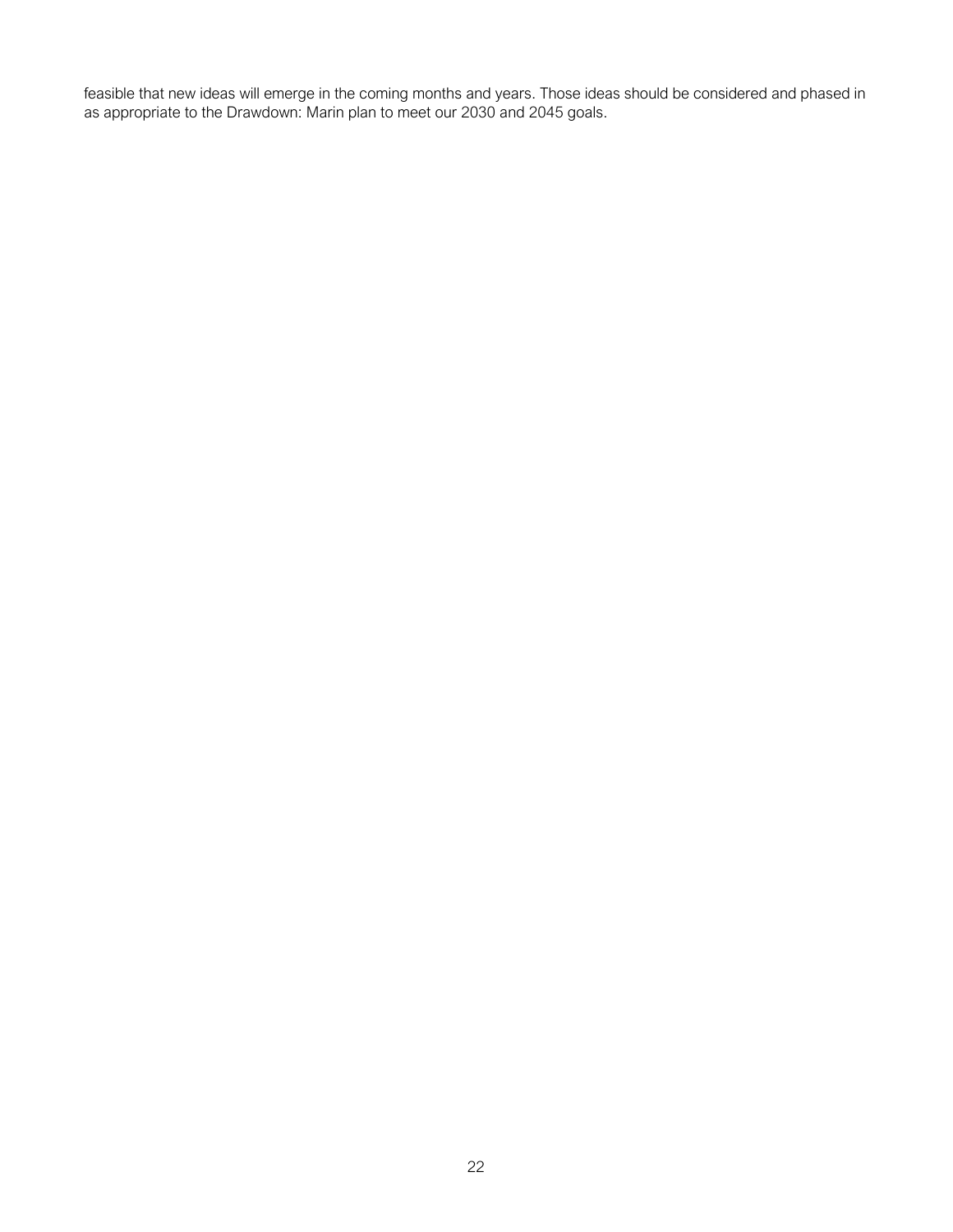# MEASURING PROGRESS

Various governments, organizations, and individuals will ultimately be responsible for implementing the abovedescribed solutions. Drawdown: Marin may also serve as lead implementer and will continue to coordinate and accelerate collaboration and partnerships needed to implement programs and projects and achieve our 2030 and 2045 goals.

The new (see below) nonprofit-County joint endeavor will develop annual progress reports and publish those reports for public consumption. The new Board of Directors will hold nonprofit staff accountable for reaching the Drawdown: Marin goals. These reports will cover a variety of topics including but limited to:

- **Number of solutions implemented.**
- GHG Emissions reductions achieved and carbon sequestered.
- Dollars raised to support Drawdown: Marin and solutions implementation.
- **Cost of programs and projects implemented.**
- Partners engaged; partnerships/collaborations formed.
- **Board goals, activities, and fundraising.**

Additionally, the County will track and report on the status of Drawdown: Marin solutions included in the 2020 Climate Action Plan Update. The County measures GHG emissions reductions and strategy implementation efforts on an annual basis to the Climate Action Subcommittee (made up of County department heads and two County Supervisors).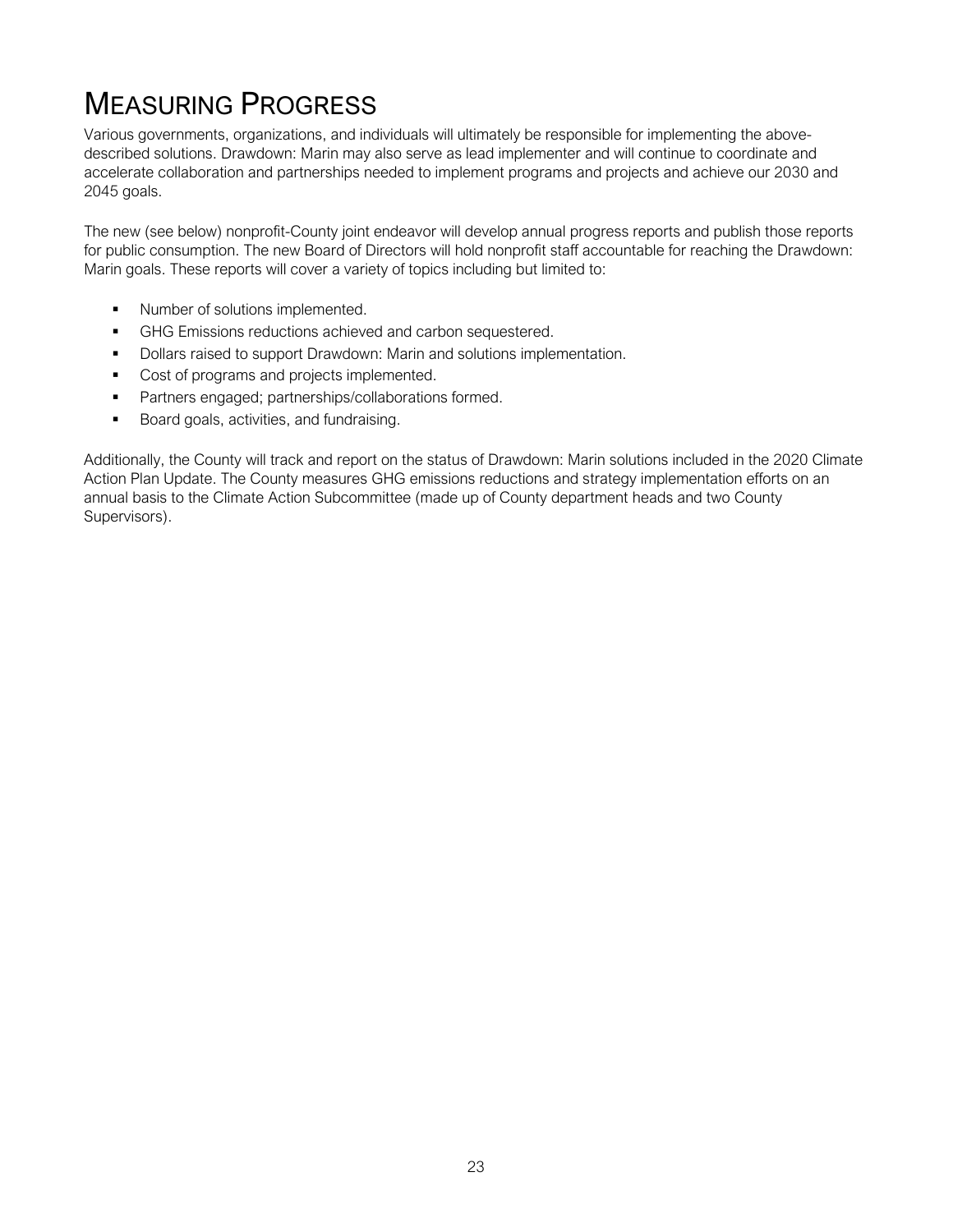# EQUITY AND COMMUNITY RELATIONSHIPS

Climate change and equity are interconnected. "Frontline communities including low-income communities, communities of color, indigenous peoples and tribal nations, and immigrant communities suffer first and worst from climate disasters[,]"[15](#page-28-0) while producing the least GHG emissions. Frontline communities (also referred to as underserved, marginalized, and "disadvantaged") often develop resiliency practices long before other communities and build those practices into their social structures. Drawdown: Marin acknowledges these communities have existed and still exist in Marin County and seeks to design and implement solutions with them. This requires internal and external on-going work to normalize, organize, and internalize equity principles and approaches. It is critical to implementing our Vision and achieving our Goals. See Appendix B for additional information on the need to address equity, an overview of past and existing work, and lessons learned.

## LACK OF DIVERSE PARTICIPANTS REPRESENTING ALL MARIN COMMUNITIES

Climate change solutions must be designed with all communities in mind, regardless of race, socio-economic status, gender, or class. However, based on initial qualitative and quantitative observations and estimates, the dominant culture of Drawdown: Marin participants is white, 45-65+ years old, highly educated, and upper-middle class to affluent. Additionally, the majority of current participants possess experience related to one of the six Drawdown: Marin focus areas and have had or do have decision-making power, e.g. leaders in their fields, elected officials, heads of companies or nonprofits, etc. These characteristics, although not necessarily negative, do represent a lack of diversity and do not reflect all Marin County communities.

The current lack of diversity can be problematic because represented life experiences and beliefs may not be diverse, similar biases and perspectives may build off of each other and lead to solutions that perpetuate dominant culture. Excluding frontline communities likely means the solutions created do not include the wisdom from lived experience, ancestral and place-based knowledge, and traditional ecological knowledge. To achieve Drawdown: Marin's Vision of creating a healthier, more resilient and equitable future, Drawdown: Marin determined it needed to understand the disproportionate impacts on some groups (primarily communities of color), the impacts of excluding (even if unintentional) those groups from the process, and how it could improve so that the implementation of solutions will be equitable.

## PAST AND EXISTING EQUITY WORK

Drawdown: Marin attempted to address equity and integrate it meaningfully into the initiative between 2018-2020. Acknowledging the need for and breadth of this work, Drawdown: Marin sought financial support from the Marin Community Foundation (MCF) for equity-related efforts. It applied for a grant in early 2019 and was awarded \$126,451 to "deeply engage communities of color in Drawdown: Marin." This 1-year project included the following components:

- Dedicated AmeriCorps CivicSpark Fellow (managed all project aspects with Drawdown: Marin Coordinator)
- Diversity, Equity, and Inclusion Trainings (3) for all Drawdown: Marin participants
- **Equity Progress Report (measures progress and reports to the public)**
- Community meetings, gatherings, and one-on-one meetings to build relationships and learn from Marin County communities of color
- Community Ambassadors (existing community leaders) recruit, train, and compensate leaders so they can connect with their peers on climate change-related and other community priorities and share this information with Drawdown: Marin

<span id="page-28-0"></span><sup>&</sup>lt;sup>15</sup> Greenlining Institute, "Making Equity Real in Climate Adaptation and Community Resilience Policies and Programs: A Guidebook", August 2019, available at https://greenlining.org/wp-content/uploads/2019/ 08/Making-Equity-Real-in-Climate-Adaption-and-Community-Resilience-Policies-and-Programs-A-Guidebook-1.pdf.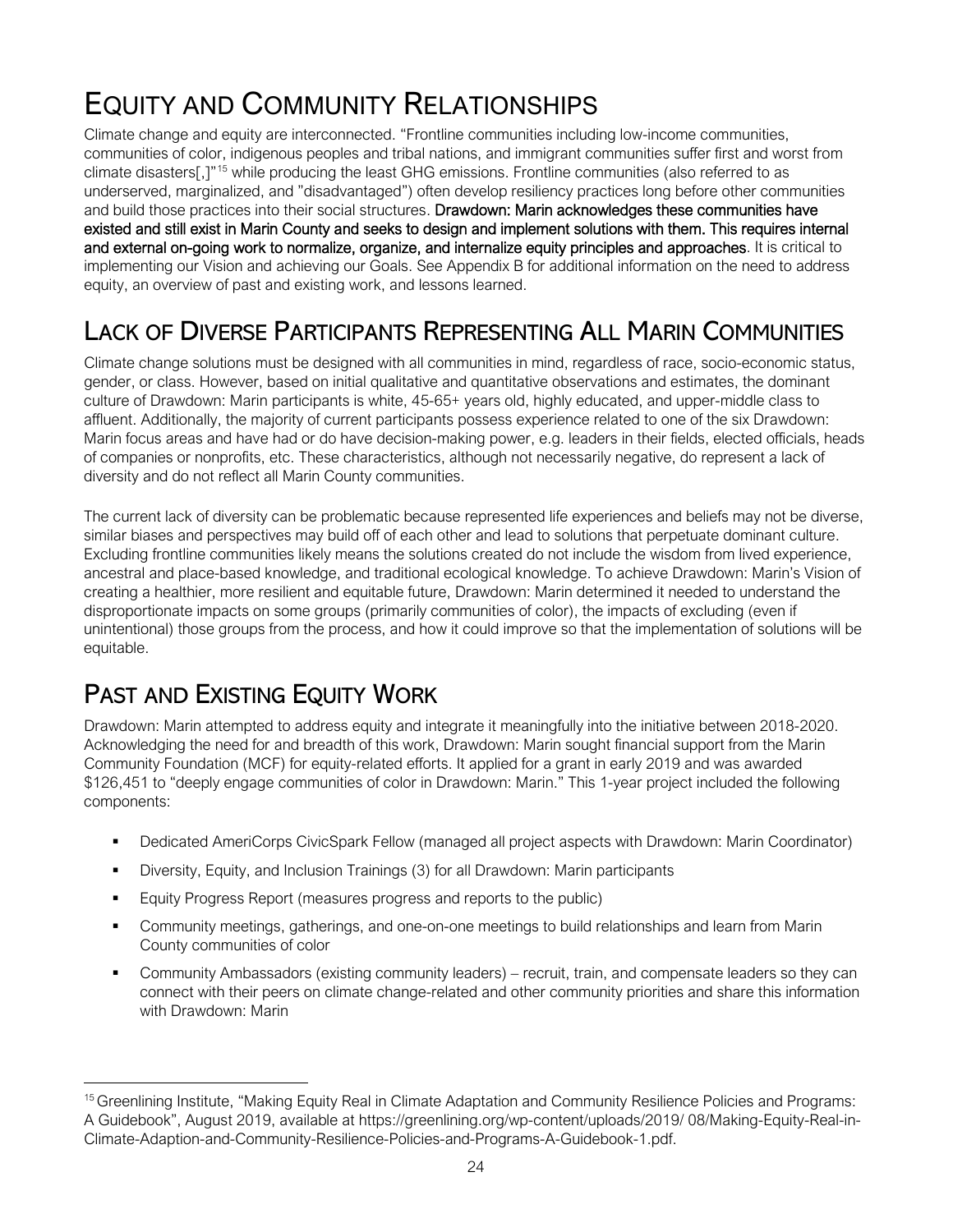Storytelling Training (online, 7-week course) to empower Community Ambassadors and other individuals to learn about additional tools and methods to share stories so decision-makers listen and act on community needs

## FUTURE EQUITY INITIATIVES

Addressing equity and antiracist work are on-going efforts. Future work includes the following:

- Create a Racial Equity Task Force focused first on internal equity initiatives; this group will identify ways to diversify the task force (internally and by integrating community members when an inclusive space has been created), increase the accessibility of the solutions, increase diversity of Drawdown: Marin leadership and working groups, and identify ways to hold Drawdown: Marin accountable to its goals and specific actions as outlined in the Equity Progress Report.
- **•** Create a Drawdown: Marin Equity Action Plan: a plan outlining ongoing actions and accountability metrics tied to racial equity goals.
- **•** Create an equity resource quide for Stakeholder Collaboratives and the COP when developing and implementing solutions and engaging the community, and for the Steering Committee when evaluating solutions.
- Offer additional Diversity, Equity, and Inclusion trainings to participants.
- **Continue to evaluate and report on "equity" metrics as outlined in the Equity Progress Report.**
- Ensure representation on the new nonprofit Board of Directors (see Section VIII. for more information) is diverse and represents communities of color and other marginalized populations in Marin County, by practicing equity principals (see Equity Progress Report) throughout all steps of organizational development and implementation.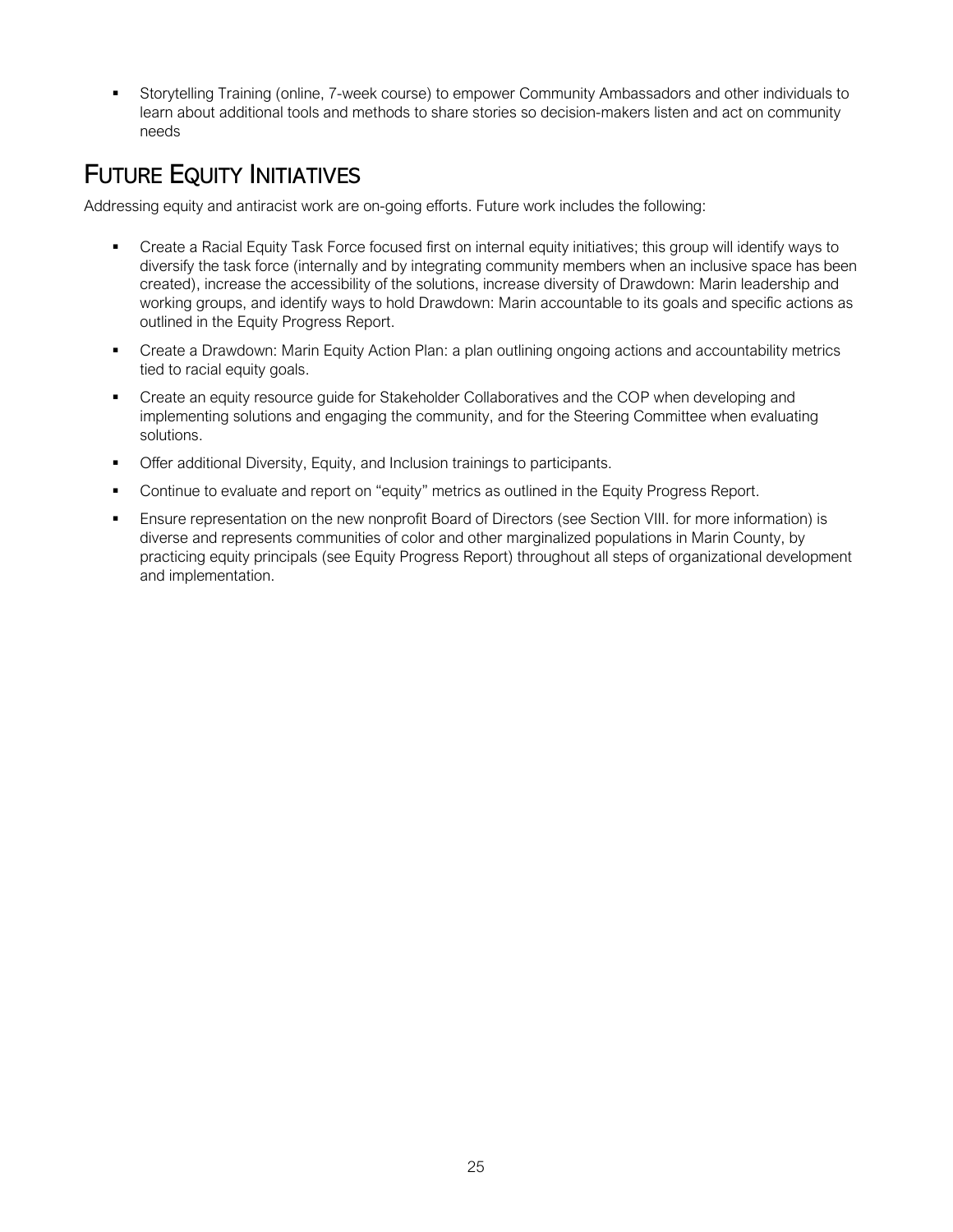## COMMUNITY ENGAGEMENT AND EMPOWERMENT **BACKGROUND**

Between September 2018 and December 2020, engagement efforts were largely focused on building awareness of Drawdown: Marin, supporting existing organizations already addressing climate change and related issues, and inspiring people to take individual actions to reduce their carbon footprints.

Drawdown: Marin hosted a launch event held at the Marin Center, which was attended by over 400 people. It featured high school students, a panel discussion that included Paul Hawken, and "ambassadors" in the exhibit hall who represented 5 sectors and engaged with attendees, explaining the issues and ways each person could act. County staff also developed a DRAWDOWN Marin page on the Marin County website in early 2018.

In September of 2018, Drawdown: Marin co-sponsored Time to Lead on Climate's event, "Getting to Paris Without Stopping in Washington", attended by 800 people. Flyers, posters, and 6 flag banners were designed and produced for use at the event. A month later, Drawdown: Marin presented at Bioneers and was promoted at the Sustainable Enterprise Conference, both held at Embassy Suites in San Rafael. As of 2020, Drawdown: Marin is also one of three "Drawdown Communities" in the United States. Closer to home, Drawdown: Marin has also been featured in local publications including the March 2020 issue of Marin Magazine as one of five "climate warriors" in Marin County.

## COMMUNITY OUTREACH PARTNERSHIP

The COP, formerly known as the Community Partnership Council, led outreach and engagement efforts with support from the Drawdown: Marin Coordinator, CivicSpark AmeriCorps Fellow, and the County's Sustainability Team. The COP made numerous presentations to community groups, produced flyers, staffed a booth for 5 days at the 2019 Marin County Fair, tabled at numerous local events, including "Drive EV" events, the 2019 Sustainable Enterprise Conference, and the Community Heroes Day of Giving at MCOE in March of 2020.

The COP varied in size and participants changed frequently. The COP does have dedicated group of approximately 15 members representing a variety of sectors. The COP attempted to include and work with high school students and 2-3 students did attend COP meetings sporadically. A youth subcommittee was formed and it met outside of monthly COP meetings to discuss how it could help promote Drawdown: Marin. It did not have the opportunity to present its ideas to the COP before COVID-19 interrupted the COP's regularly scheduled meetings. Subcommittees (see below) were created to increase accountability between members and identify specific tasks for completion, but the groups still experienced varying levels of participation and commitment over time. The COP formed four subcommittees to effectively engage the community and build partnerships with existing organizations:

- Communications/Marketing*:* Focused on developing a marketing plan and outreach assets (flyers, brochures, etc.)
- Community Ambassadors and Events Tracking: Trained individuals to speak about Drawdown: Marin, recruited volunteers to table at events, and coordinated public-facing outreach efforts generally
- Network Mapping: Developed a 300+ list of existing organizations doing work somewhat connected to climate change. Attempted to connect with those organizations to offer support for their efforts and to request promotion of Drawdown: Marin through organizations' existing outreach channels
- Youth: Students and young people were invited to participate on the COP and Stakeholder Collaboratives. Some students did participate and helped design Drawdown: Marin solutions and community engagement tactics. However, youth should have been more actively engaged in Drawdown: Marin and also put in decision-making roles. The AmeriCorps CivicSpark Fellow helped to form the Youth Subcommittee to identify barriers to youth participation, opportunities for improvement, and unique ideas for engaging the public in Drawdown: Marin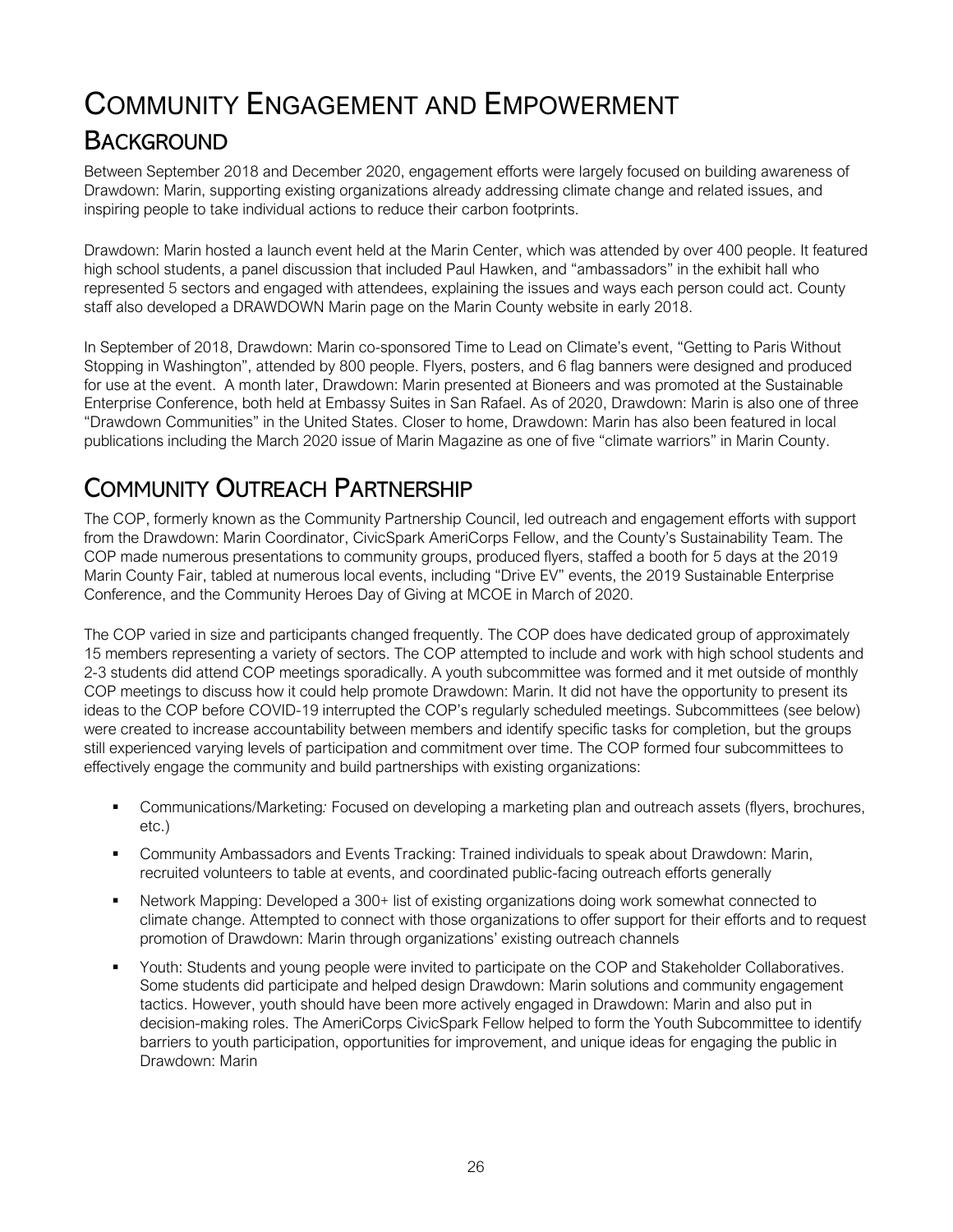## FUTURE OUTREACH EFFORTS

### Accelerating Community Engagement and Empowerment

Drawdown: Marin will continue work to engage the entire Marin community to dramatically reduce Marin's GHG emissions. This will require the new Board of Directors, the Executive Director, and Drawdown: Marin staff to thoughtfully engage with all people through creative communications that people can understand, support, and act on. Until March of 2020, outreach efforts were largely conducted in public settings: one-on-one meetings with community members, conferences, community events, group meetings, and other public gatherings. The COVID-19 era requires a completely new approach to outreach and engagement.

Below are strategic initiatives Drawdown: Marin should implement between now and 2023 to accelerate community engagement in Drawdown: Marin.

#### ENGAGE MORE DIVERSE AUDIENCES

Drawdown: Marin must reach diverse demographic groups and those that traditionally do not engage in climate change related efforts or do, but have not participated in Drawdown: Marin for a variety of reasons. Specifically, youth and underserved or marginalized communities. Young people and frontline communities are active in and shaping the environmental movement. Drawdown: Marin has much to learn from these individuals and needs to understand how it can create spaces where these groups of people feel welcome and excited to participate. They have much to share when it comes to local activism and have already designed and implemented climate change engagement campaigns and activities that help solve the climate crisis.

#### SOCIAL MEDIA AND WEBSITE

Drawdown: Marin primarily relies on Facebook to share and promote relevant content. These posts focus on Drawdown: Marin events, plans, and activities, share partner organizations' efforts, and re-post relevant content from a variety of aligned organizations and media outlets. These efforts should continue in the short-term. Additionally, Drawdown: Marin staff maintain the website, currently housed on the County's platform. The website provides information on the initiative, ways to act on climate, and relevant events, meetings, and documents. It may need to be updated to draw additional traffic and excite users. The importance of updating the website will be evaluated as part of the Comprehensive Marketing and Behavior Change Campaign referenced below.

#### COMPREHENSIVE MARKETING AND BEHAVIOR CHANGE CAMPAIGN

Drawdown: Marin needs to develop, with the help of a third-party, a comprehensive marketing and behavior change campaign/plan that focuses on promoting Drawdown: Marin generally, motivating individuals to support and take action on climate change and equity issues, and supporting partner organizations already implementing behavior change programs, policies, and projects. For example, "sign up for a Resilient Neighborhoods team" or educate the public about MCE Clean Energy's GHG Free campaign and the need to switch to electric appliances that use this clean energy. To do this, it needs to identify funding to complete the plan, identify specific tactics and approaches to effectively engage the Marin community, and implement those tactics/activities. One approach is Community Based Social Marketing (CBSM). CBSM involves the following: identifying barriers to behavior change, developing and piloting a program that overcomes these barriers, implementing the program across a community, and evaluating the effectiveness of the program. Another approach is User Centered Design (UCD) is the process of developing a tool from the perspective of how it will be understood and used by a human. A tool can be developed to reflect users' existing beliefs, attitudes, and behaviors and create a more pleasant experience for the user. Additionally, different messages need to be developed and tested with the public to see what ones resonate and generate excitement. The campaign/plan will need to address all demographics, with a special focus on youth, communities of color, and high carbon footprint households, in Marin County and tailor messages and approaches to each unique group.

#### **AMBASSADORS**

Drawdown: Marin needs all the help it can get to raise awareness of the Drawdown: Marin effort, to encourage individual and collective action, to understand existing community priorities and integrate those in the solutions, and to raise funding to continue Drawdown: Marin. The COP started to recruit volunteers and these efforts should be continued and expanded. Additionally, Drawdown: Marin should consider creating a Community Ambassador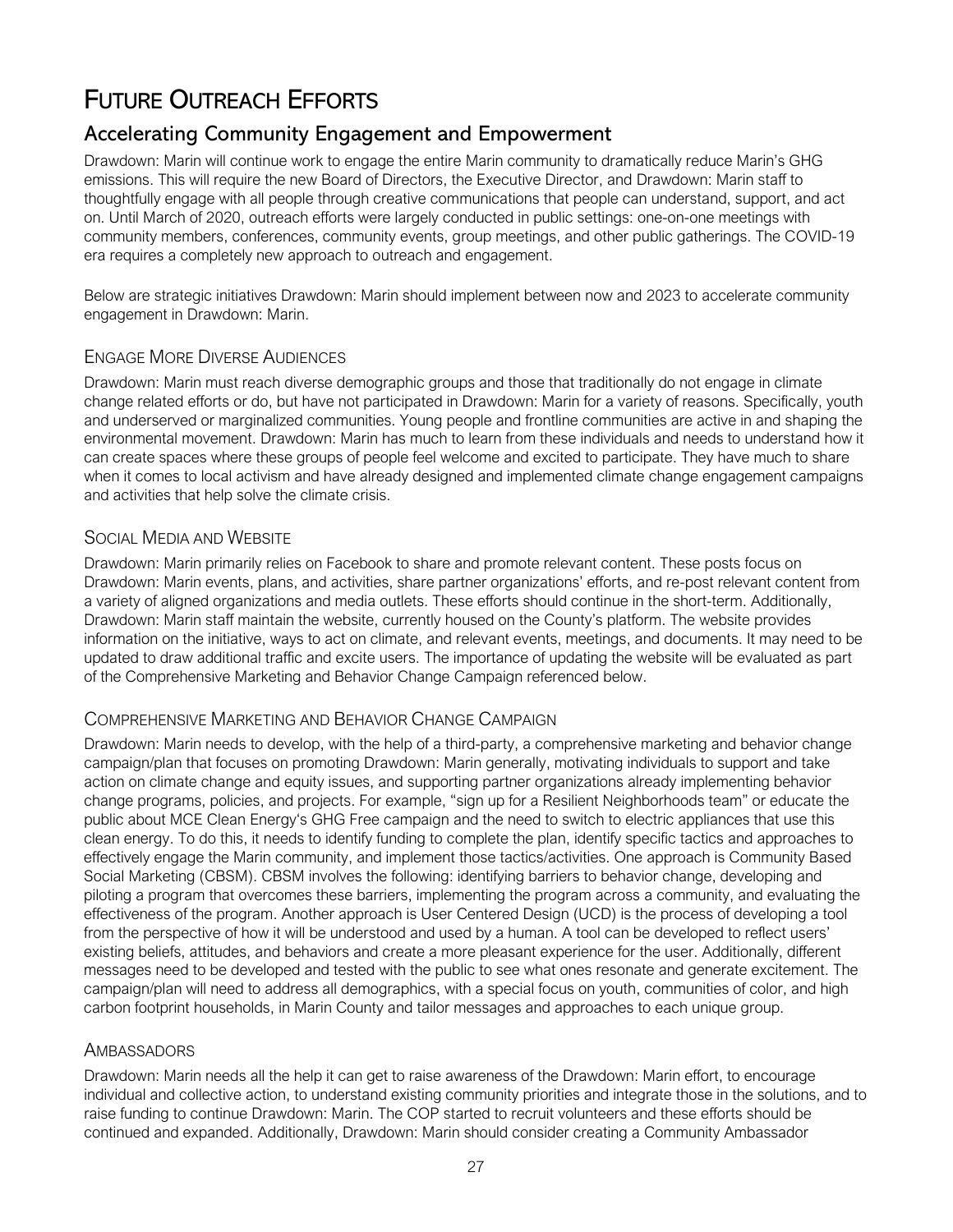program similar to One Tam's.[16](#page-32-0) "One Tam's volunteer Ambassadors connect people to Mt. Tam and raise financial and volunteer support for One Tam's projects and programs. Ambassadors are our lead "friend-raisers", planning and hosting events, leading hikes, giving presentations, representing One Tam at community events and festivals, and expanding the mountain's support network." Finally, as part of our MCF grant-funded work, close to 25 community members and students signed up to serve as Ambassadors and will complete a storytelling training, connect with their peers, and identify community projects that address climate change and improve their quality of life. It is possible that both Ambassador programs can be combined in the future to reach more communities.

### ENGAGE THE CITIES AND TOWNS

The cities and towns have been engaged in Drawdown: Marin to varying degrees. For example, representatives from the Marin County Council of Mayors and Councilmembers and Marin Climate and Energy Partnership serve on the Drawdown: Marin ESC. Additionally, elected officials and city/town/County staff are members of individual Stakeholder Collaboratives. Drawdown: Marin could and should do more to engage the cities and towns so that all local governments are equally engaged in, supportive of, and helping to implement the Drawdown: Marin Vision. Below is an overview of potential actions to accelerate inclusion of and action by all local governments:

- Recruit Marin County Council of Mayors and Councilmembers (MCCMC), Marin Climate and Energy Partnership (MCEP), and staff representative(s) to serve as a Board member on pending nonprofit (see Section VIII for more information).
- Utilize the email lists of cities, towns, and special districts to share Drawdown: Marin events, ideas, solutions, and opportunities to become involved at the local level.
- Drawdown: Marin Coordinator (or representative) regularly attends Marin Climate and Energy Partnership (MCEP) meetings and reports on Drawdown: Marin's progress.
- Present to all city and town councils and sustainability commissions about Drawdown: Marin generally including GHG reduction, resilience, and equity goals; encourage cities and towns to incorporate Drawdown: Marin goals and solutions in their CAPs as they are updated for 2030.
- Assist Marin County jurisdictions to identify and implement climate change projects and programs; develop clear benefits and deliverables.

<span id="page-32-0"></span><sup>16</sup> OneTAM, Community Ambassadors, https://www.onetam.org/community-ambassadors (last visited Apr. 21, 2020).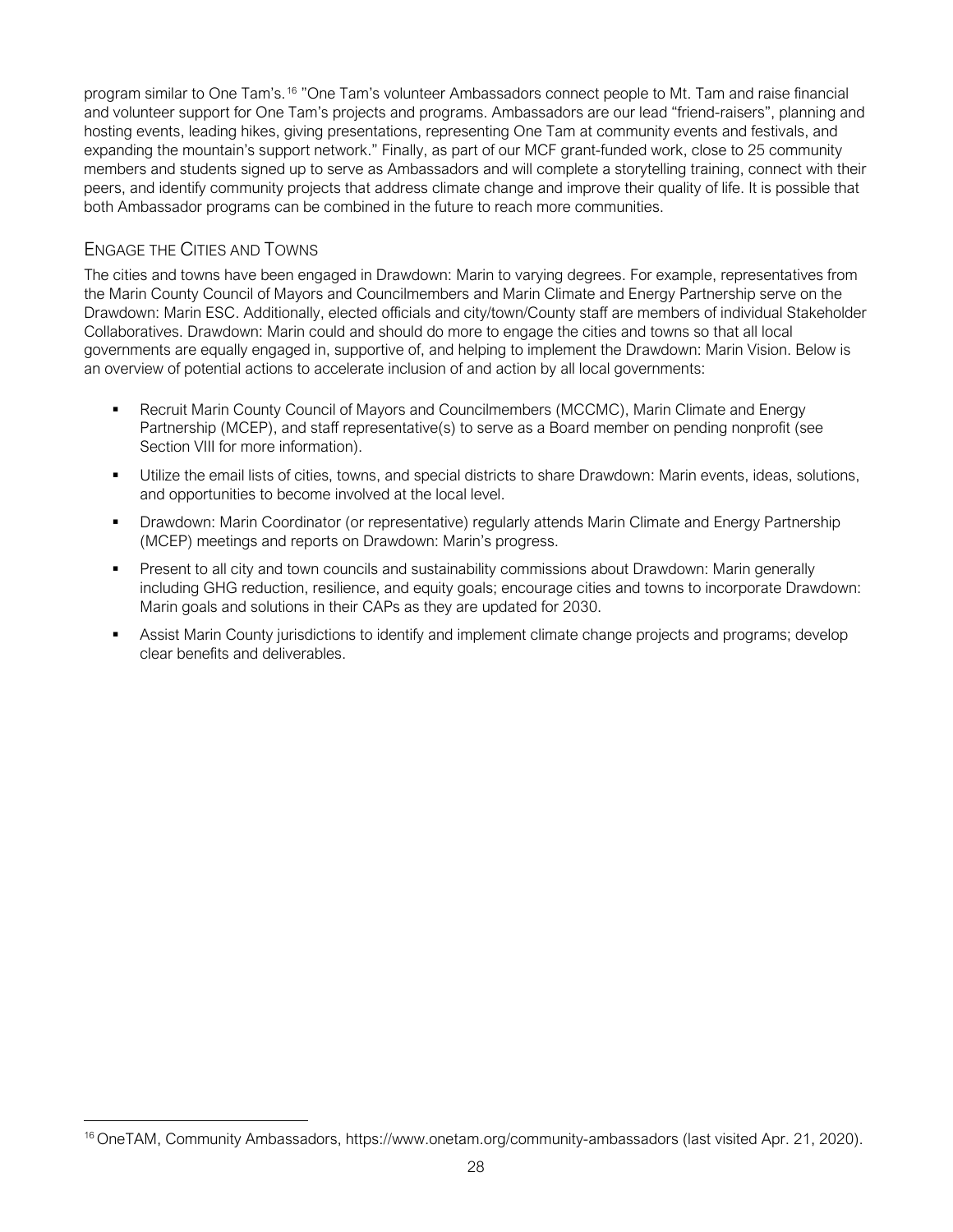# ORGANIZATIONAL FRAMEWORK AND FUNDING – 2021 AND BEYOND

The County of Marin has served as the backbone organization, coordinating and managing the Drawdown: Marin initiative since October 2017. Between October 2017 and September 2018, there was not a designated staff person focused on implementing Drawdown: Marin. In September 2018, one staff person was hired to coordinate the effort until September 2020. In Fall 2020, the Board of Supervisors will consider a budget request intended to provide continued funding for the Drawdown: Marin Coordinator and Media Tech (supports Drawdown: Marin by assisting with social media, newsletter creation, volunteer engagement, and website maintenance) positions through 2022.

The Drawdown: Marin Coordinator, Drawdown: Marin participants, the ESC, and members of the public all identified the need to develop a new organizational structure and secure long-term funding (in addition to the County allocation) so that Drawdown: Marin could continue beyond 2020.

## NONPROFIT-COUNTY JOINT ENDEAVOR

In March 2020, the ESC directed the Drawdown: Marin Coordinator to investigate the possibility of creating a Countynonprofit partnership, which includes forming a new nonprofit. The purpose of this joint endeavor is to increase fundraising ability and effectiveness and shift decision-making authority from the County and the existing Executive Steering Committee to the new Board, made up of local jurisdictions and agencies, community members, nonprofits, and business members.

## Key Functions of Drawdown: Marin Board of Directors

- Oversee implementation of Drawdown: Marin vision, mission, goals and solutions implementation
- Endorse new solutions to achieve goals
- Identify and coordinate funding for solutions implementation and nonprofit operations
- Support comprehensive public outreach
- Exercise fiduciary responsibility, oversight, and reporting
- With Executive Director, set policy direction
- Review performance of Executive Director and Development Director
- Support the nonprofit via active committees (solutions, policy, funding, outreach, etc.)

### Suggested Composition of Drawdown Marin Board:

- 9 community members (representing diverse communities and interests)
- 1 County Supervisor (or 2 for broader & balanced representation)
- 2 City/Town Council members (selected by Marin County Council of Mayors and Councilmembers (MCCMC) Climate Action Committee)
- 2 City/Town/County sustainability or planning staff (selected with input from the Marin Climate and Energy Partnership (MCEP))
- 3 directors of climate-related agencies (MCE Clean Energy, Marin Municipal Water District (MMWD), Transportation Authority of Marin (TAM), Marin Resource Conservation District (RCD), etc.)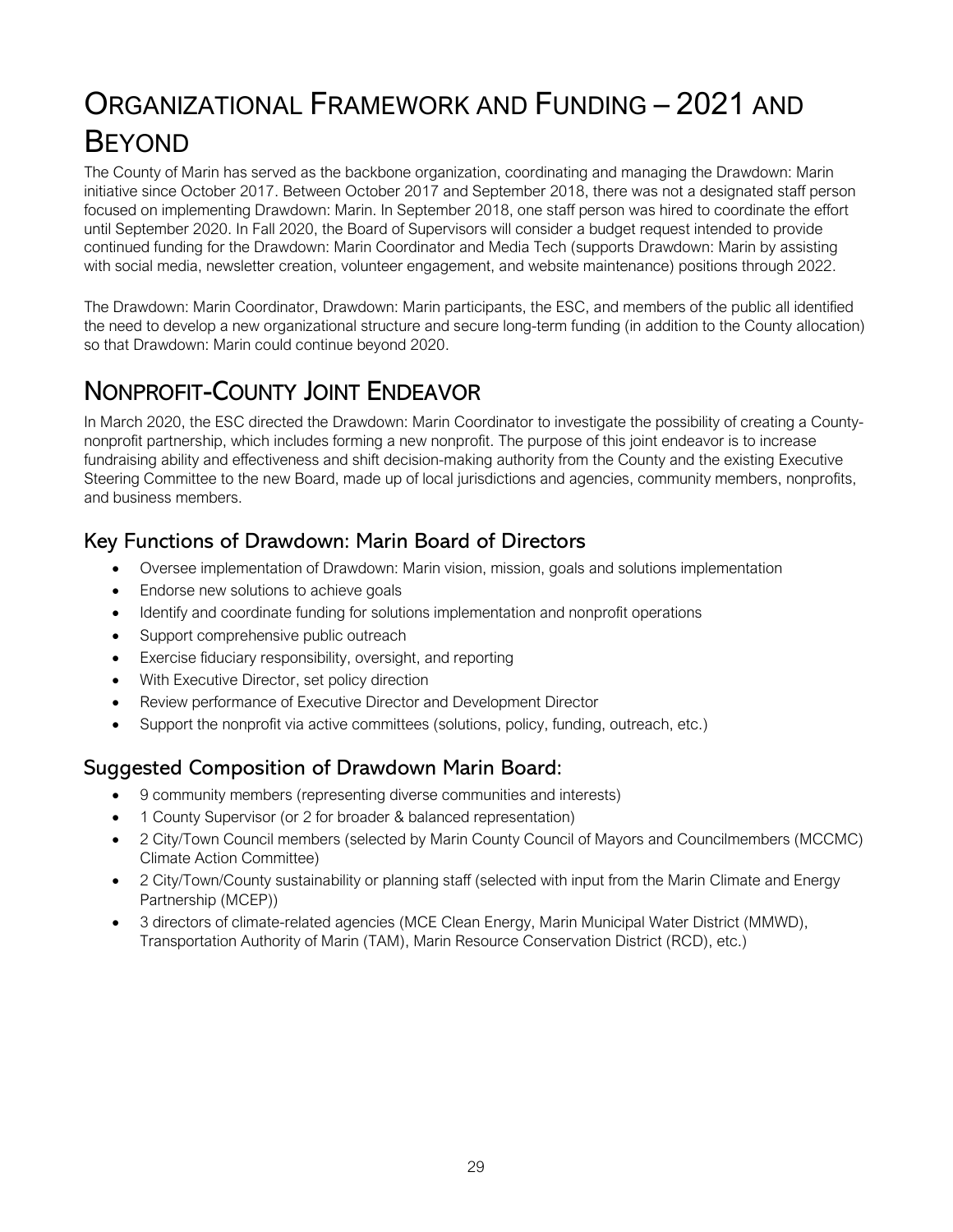Figure 5: Potential Drawdown: Marin Governance Structure

![](_page_34_Figure_1.jpeg)

### Current Status

The Drawdown: Marin Coordinator developed a formation process document and worked with a Marin Climate Action Network (MCAN) representative to develop a draft organizational chart and governance structure. This information was presented to an ESC Subcommittee in May 2020 who provided feedback and direction to the Coordinator.

### Next Steps

Based on feedback from the ESC Subcommittee, the following actions should be taken between June 2020 and July 2021:

- Begin the process to form a 501c3, establish bylaws, file with the state, etc. ESC/Coordinator decide if outside legal assistance is needed to support the process
- Develop Board recruitment process to recruit Board members (15); indicate to them that we are getting started, duties will be limited initially, and we need to set up the nonprofit so we can effectively raise funding for Drawdown: Marin
- Identify 1-3 projects for implementation over the next 1-2 years; selected projects should be a mix of Drawdown: Marin solutions and other projects, e.g. priority projects from other jurisdictions or organizations; this will help show what is the value of Drawdown: Marin to Board members and the greater community
- Begin seeking one-time funding sources to implement projects, e.g. grants, County funding, etc.
- Use project implementation successes to fundraise
- Consider hiring a part-time or full-time development person with County funding (or other source) after nonprofit is formed to raise private dollars in years 1-2; understand that funding is extremely uncertain considering existing circumstances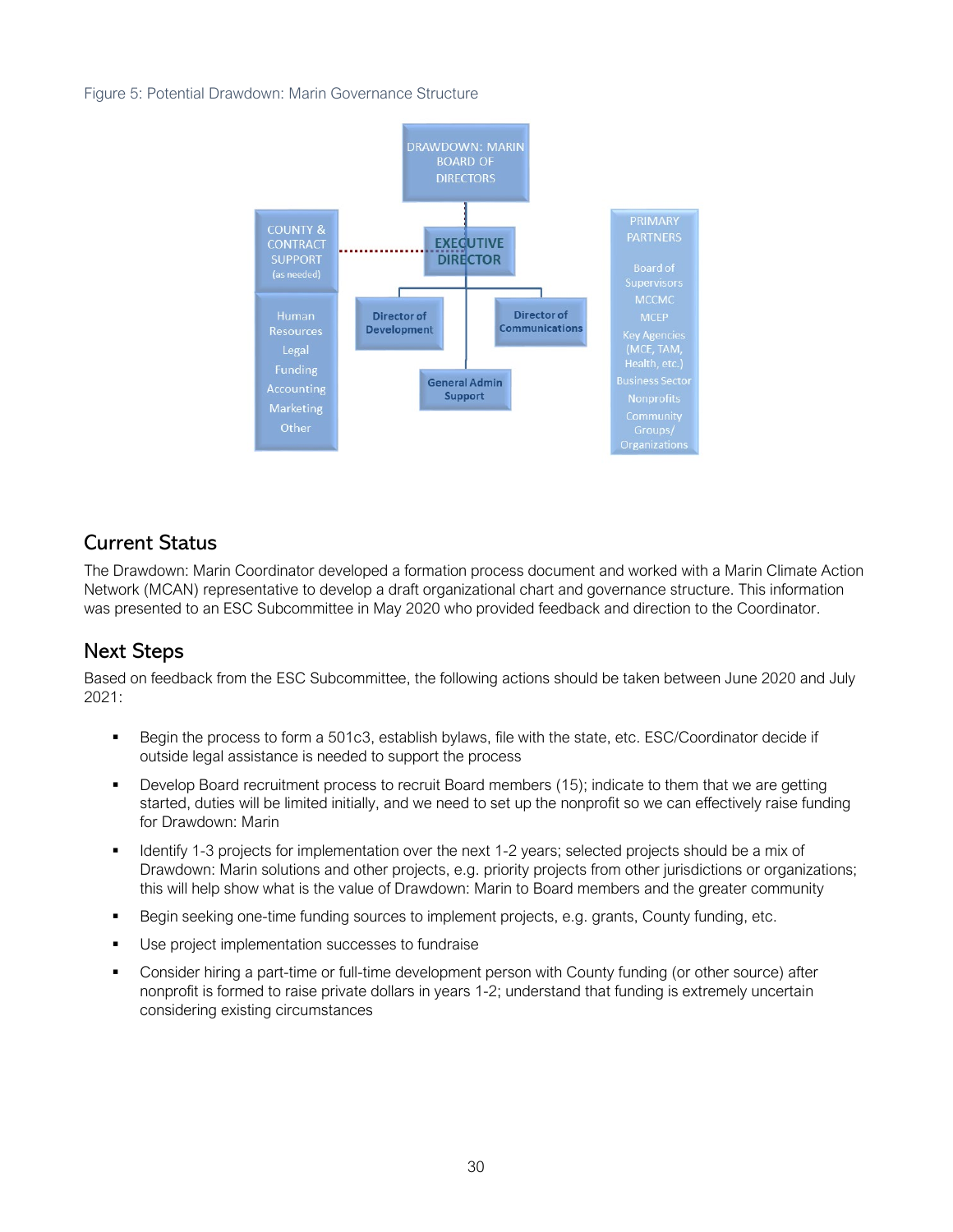Joint Endeavor Formation Timeline

- April 2020 initial research/draft focused feedback questions
- May 2020 develop brief overview document describing joint endeavor, purpose, etc.; present to ESC Subcommittee for feedback
- June July 2020 revise overview document; develop outline for recruiting board members
- December 2020 finalize Drawdown: Marin Strategic Plan December 2020 begin formation process; develop Board Member solicitation/recruitment process with ESC assistance; identify legal counsel or thirdparty assistance to form nonprofit (if needed)
- January December 2021 identify funding needed to implement solutions; continue Board recruitment and nonprofit formation
- July 2021 finalize formation of nonprofit; confirm initial operating budget (after County budget is approved in Spring 2021, exact date is TBD); consider hiring a part-time or full-time development person after nonprofit is formed

### Funding

Additional funding is needed to continue the Drawdown: Marin initiative. The County, serving as the initial backbone organization, allocated funding for a 2-year full-time equivalent position and set aside \$20,000 for an operating budget, which was primarily used to reimburse staff for Drawdown: Marin meeting related expenses, trainings, Community Partnership Council outreach expenses, e.g. flyers, events, etc., and other small miscellaneous expenses. In June 2019, the Marin County Community Development Agency (Drawdown: Marin is a program of CDA) was awarded a \$126,451 grant by the Marin Community Foundation to implement work described in Section VII. In Spring 2021, the Board of Supervisors will consider a budget request for general Drawdown: Marin expenses, including, but not limited to: outreach/engagement, solutions implementation, participant trainings, etc. Additional funding is needed beyond the County's initial contribution (see Table 1 below).

The magnitude of funding needed to continue this initiative is wide ranging and depends on the number and type of solutions implemented, scale of community engagement, number of additional Drawdown: Marin staff, and on-going initiative needs, e.g. workshops and trainings for initiative participants. Multiple different funding sources must be leveraged including grants, local government and agency contributions, individual and corporate donors, foundations, and possibly public funding mechanisms such as a sales or parcel tax.

The Drawdown: Marin Coordinator regularly tracks a variety of funding sources and assesses whether they can support Drawdown: Marin activities. The Coordinator reaches out to lead implementers of solutions to educate them about opportunities and offer assistance in securing funds. Lead implementers of solutions also ask the Coordinator for assistance researching and securing funding. For example, the Coordinator worked/is working on funding research to support the Zero Emissions Vehicles Endorsed Solution, securing Proposition 68 grants for two other Endorsed Solutions, investigating funding from the Creative Growth Fund to create a public art project featuring DearTomorrow promises, and assisted the ACEFM to apply for a USDA grant that would have allowed it to expand its curbside pickup program in Marin and Sonoma counties. In addition to grants like these, there are also local funding sources that may be leveraged to support Drawdown: Marin activities including Measures C and A and MCE Clean Energy. The Drawdown: Marin Coordinator understands the need to monitor all funding sources on a regular basis and leverage multiple sources moving forward.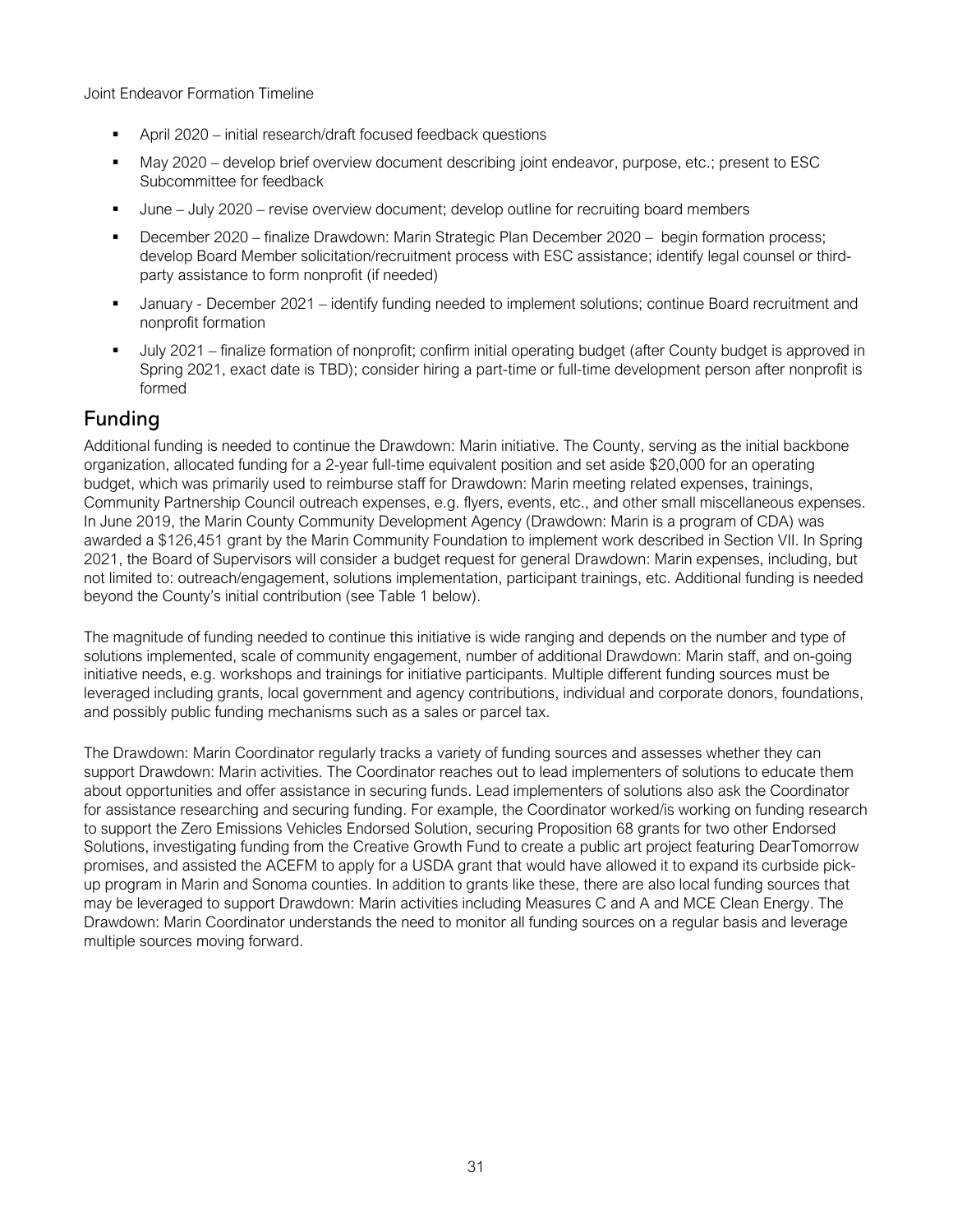#### Table 3: Estimated Funding Needs

| Item                                                         | <b>Amount Required</b><br>$(2021 - 2023)$ | <b>Additional Information</b>                                                                                                                                                                                                                                 |
|--------------------------------------------------------------|-------------------------------------------|---------------------------------------------------------------------------------------------------------------------------------------------------------------------------------------------------------------------------------------------------------------|
| Behavior Change and<br>Outreach Plan and<br>Campaign         | \$250,000 - 500,000                       | Hire third-party individual or company; build on draft<br>marketing and outreach plan developed by the<br>Community Partnership Council; develop behavior-<br>change campaign, marketing, outreach,<br>engagement/empowerment, and advertising<br>strategies. |
| Additional staff to<br>coordinate Drawdown:<br>Marin         | \$135,000 per year<br>(\$270,000 total)   | Hire development staff to assist with all fundraising<br>efforts.                                                                                                                                                                                             |
| Solutions Implementation                                     | $$150,000 -$<br>\$26,500,000              | Depends on the solution, how many solutions are<br>implemented, and the scale of implementation.                                                                                                                                                              |
| Countywide Decision-<br>making Platform                      | \$50,000 per year<br>(\$100,000 total)    | Multiple licenses for use of DecisionLens tool; would<br>be used by County and local government staff to<br>evaluate sustainability projects using consistent<br>criteria. Ability to generate public-facing reports.                                         |
| Drawdown: Marin<br>participant trainings,<br>workshops, etc. | \$20,000 per year<br>(\$40,000 total)     | Strengthen the initiative by offering trainings and<br>workshops on a variety of topics to Drawdown: Marin<br>participants, e.g. diversity, equity, and inclusion, self-<br>resilience, collective impact, etc.                                               |
| Measuring Impact                                             | \$250,000                                 | Finalize impact evaluation criteria and develop<br>comprehensive report to measure the impact of<br>Drawdown: Marin; model after One TAM's 4- year<br>study. <sup>17</sup>                                                                                    |

The total funding needed for 2021-2023 for the items described in Table 1 is \$1.06m - \$26.5m. In June 2020, the Board approved 1-year extensions for the Drawdown: Marin Coordinator and Sustainability Team Media Technician (supports Drawdown: Marin's communication efforts). Any additional County of Marin Budget allocation is to be determined in Spring 2021. At that time, the Board will consider a request for funding Drawdown: Marin implementation efforts.

Drawdown: Marin proposes, as part of the formation of the joint nonprofit-County endeavor described above, to hire development staff to actively pursue and secure funding.

<span id="page-36-0"></span><sup>17</sup> Amy Mickel, Ph.D. and Leigh Goldberg, *Generating, Scaling Up, and Sustaining Partnership Impact: One Tam's First Four Years*, *available at*

https://www.onetam.org/sites/default/files/pdfs/Generating\_Scaling\_Up\_and\_Sustaining\_Impact-One Tam's First Four Years.pdf (last visited June 22, 2020).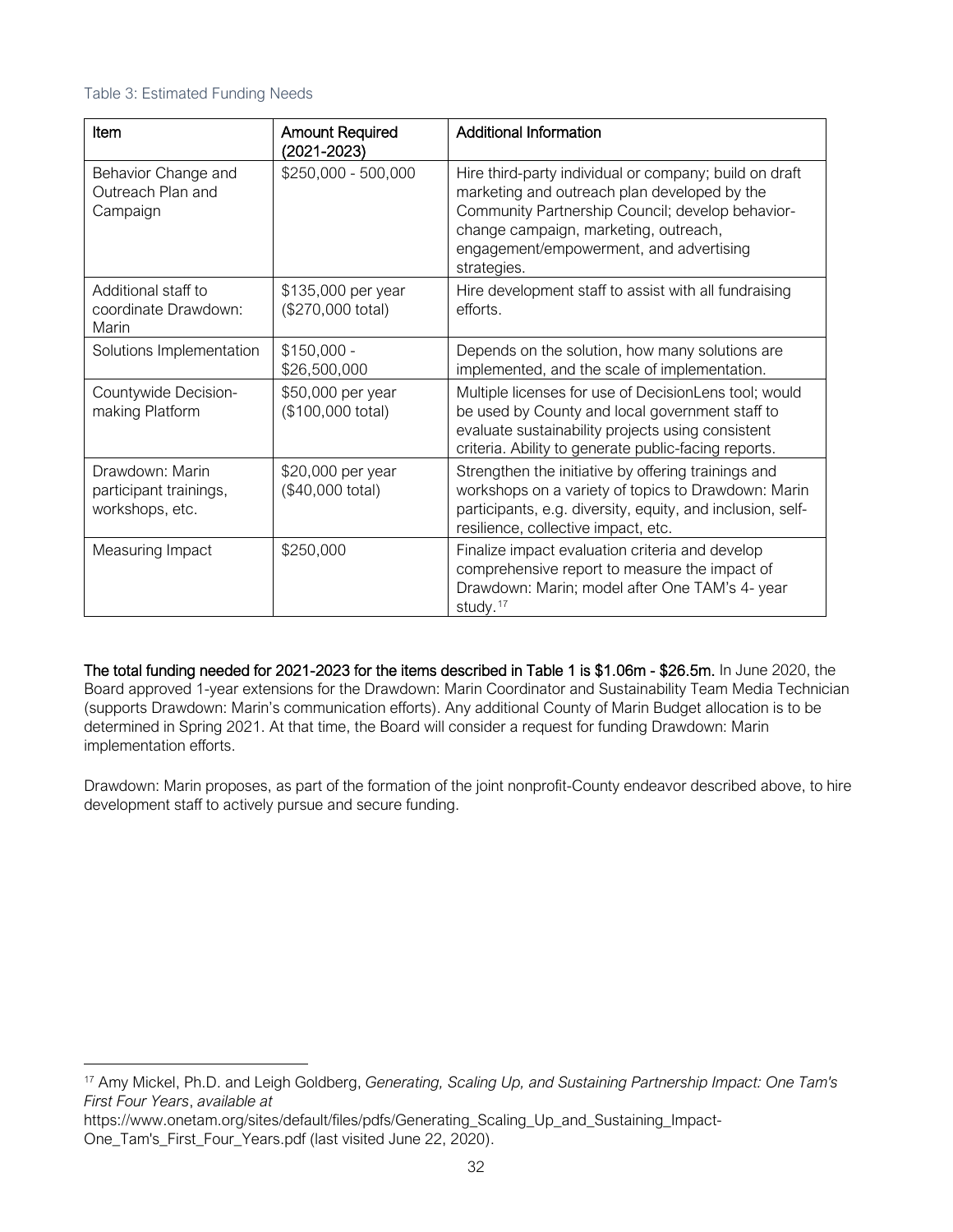# LESSONS LEARNED

Climate change is a complex problem and one that is not easy to solve. Bringing together hundreds of people and organizations to create and implement a common agenda is important yet challenging. Drawdown: Marin used several frameworks to address this complexity, relying most heavily on the Collective Impact model (see Appendix A for more information). As the backbone organization, the County was and is in a unique place to observe what went well and what could be improved.

## STEPS NEEDED FOR CONTINUED GROWTH

As Drawdown: Marin moves from its initial phase (2017-2020), it must consider the following opportunities for change and growth:

- One dedicated staff person is not enough to coordinate the initiative. Additional staff must support fundraising, outreach, and general operations of the initiative
- Volunteer commitment varies and is unpredictable. Without monetary compensation or other significant support, volunteers are likely not to be committed to the initiative consistently and long-term
- Existing organizations remained partially siloed and struggled to balance the goals of Drawdown: Marin with their own organizations' goals, including fundraising
- Cities, towns, and local agencies were involved and committed to varying degrees, which impacted how realistic the Drawdown: Marin solutions were and the chances they are implemented successfully
- The County was perceived as slow and bureaucratic. Organizations regularly voiced concern about "how things were going" and this led to decreased overall morale and support for Drawdown: Marin among the 150 volunteers
- Lack of committed funding to support volunteers, solutions development and implementation, fundraising, and community engagement and empowerment was a consistent barrier to buy-in from Drawdown: Marin participants and the general public
- **Each working group had unique challenges; some are described as follows:** 
	- o ESC
		- Participation varied by meeting
		- Only some members were willing to serve on subcommittees and do work outside of monthly meetings
		- Group struggled to make decisions at times
	- o COP
		- Participation varied by meeting
		- Subcommittee members were enthusiastic at all-COP monthly meetings, but struggled to complete tasks between meetings
		- Lack of funding for outreach materials and to compensate COP members for time spent at events
		- Lack of diversified outreach tactics
		- Lack of group cohesion and vision
	- o Stakeholder Collaboratives
		- Participant burnout
		- Participants struggled to collaborate via Google Drive
		- Participants brought forward underdeveloped proposals or proposals linked to a personal project
		- Some Collaboratives functioned better than others those with strong Chairs and small group leaders flourished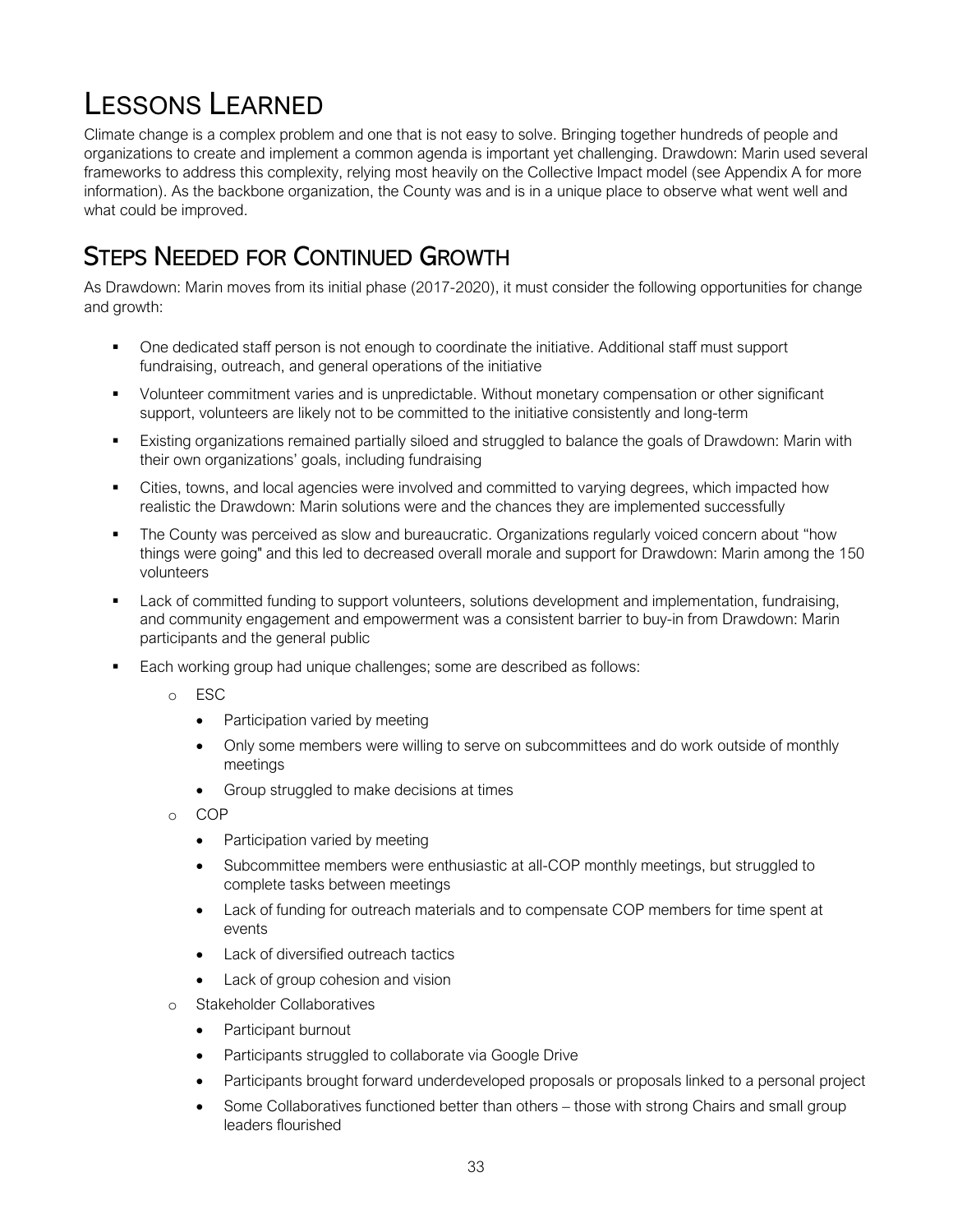- Participants lost faith in the process once solutions were presented to the ESC, they wanted clearer next steps and funding to implement or continue working
- Participants were unable to commit time to the initiative long-term unless it was considered part of their workday/job description
- Collective Impact encourages collaborative and consensus decision-making, which ensures all voices are heard and considered, ideas are connected, and siloes are broken down, but can also slow things down. For some, Collective Impact is at odds with their sense of urgency and desire to act quickly to solve climate change. However, climate change is a complex problem, one that cannot be solved by one organization. Drawdown: Marin felt it necessary to slow down, build relationships, develop a common agenda among dozens of existing nonprofits and government entities already addressing climate change, and to create a system where progress could be measured and results reporting regularly. It is still a work in progress, but the framework is set up to continue this work beyond 2020

## MEASURING SUCCESS – YEARS 1-2

Drawdown: Marin believes it is important to understand the impact of formalized, collaborative efforts and so, the ESC developed Impact Evaluation Criteria so it could measure the success of the initiative over the 2-year initial project timeline. The ESC developed criteria to measure impact in the following areas: Collective Impact Initiative, Environmental, Equity, and Economic. The Drawdown: Marin Coordinator referenced these criteria when developing the participants surveys described below.

Drawdown: Marin developed a participant survey and hosted a Collective Impact Workshop in November 2019 to measure the opinions of ESC, Community Partnership Council, Collaborative, and Advisor participants to determine if the initiative was valuable, well-managed, and collaborative. Additional convenings may be offered in 2021 and beyond and additional survey may be developed to measure Drawdown: Marin's impact.

### Overview of Results

The survey was sent to over 150 people and 58 responded. The majority of participants believe that Drawdown: Marin is:

- Advancing a collective vision that transcends organizational boundaries
- Effectively coordinating the effort by facilitating meetings, connecting people, and developing new ideas
- Bringing together entities from across the county to limit redundancy of climate change focused efforts

Participants also identified the following challenges or areas for improvement:

- Need more funding for all aspects of Drawdown: Marin
- Need to increase marketing/branding/publicity/communication with the public
- Need to implement solutions now
- Keep connecting people and organizations across the county
- Pilot solutions by implementing, reviewing, and implementing again
- **Build community awareness and engagement with Drawdown: Marin**
- Continue to advance equity by working with underserved/vulnerable communities throughout the county
- Seek and secure funding, e.g. grants, donations, etc.

Additional surveys and evaluation efforts may be developed in the future.